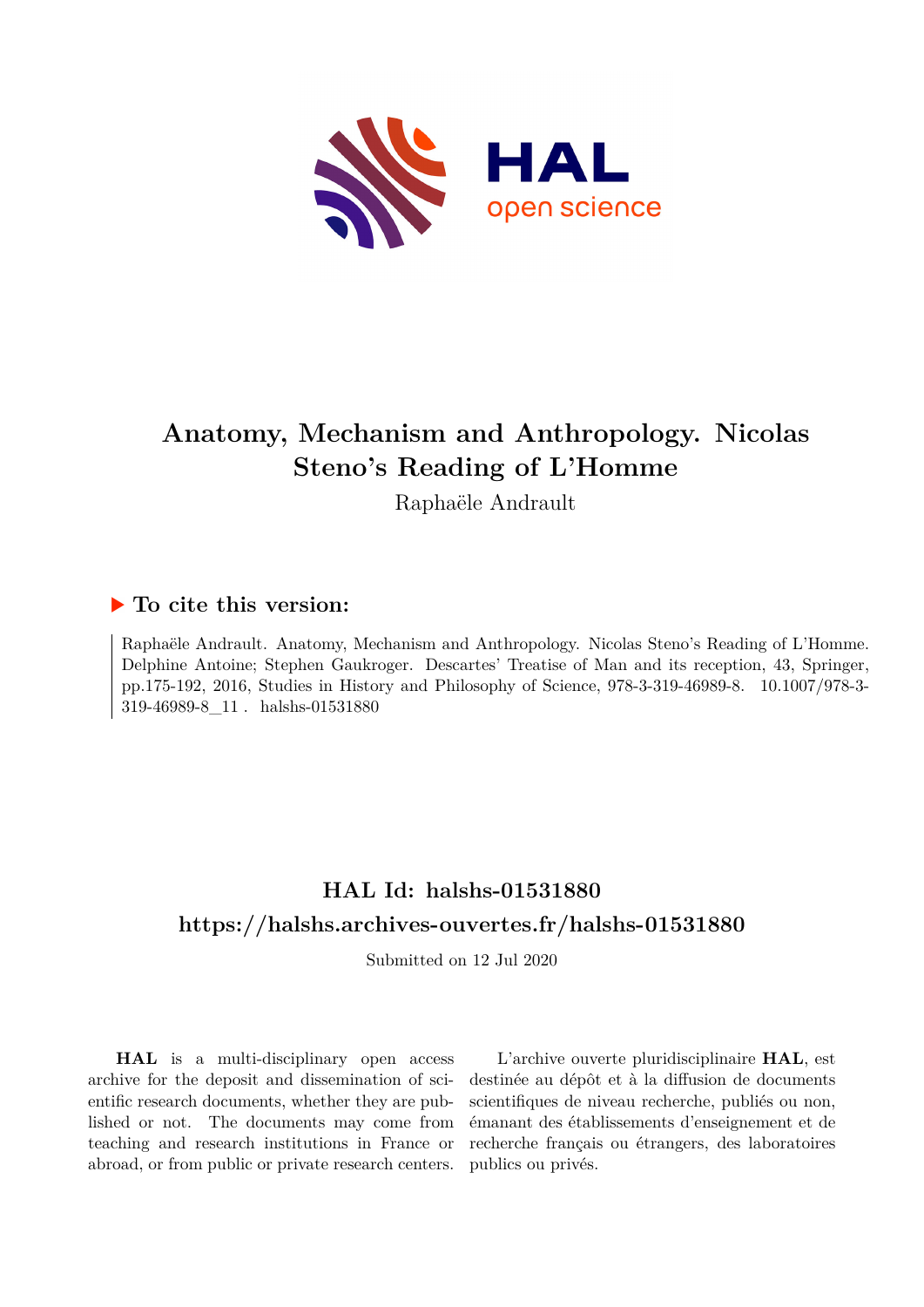## Raphaële Andrault (CNRS, IHRIM UMR 5317)\*

#### CHAPTER 11

ANATOMY, MECHANISM AND ANTHROPOLOGY. NICOLAS STENO'S READING OF *L'HOMME*

In Delphine Antoine-Mahut and Stephen Gaukroger, *Descartes'* Treatise on Man *and its Reception,* Cham, Springer, 2016, p. 175-192. [version avant correction sur épreuves]

#### **ABSTRACT**

Nicolas Steno's criticism of *L'Homme* played a major role in the early reception of Cartesianism: from the late 1660s, the *Discourse on the Anatomy of the Brain* has never ceased being used in order to discredit Descartes's philosophy. And yet, the anatomical works of Nicolas Steno are themselves informed by Cartesian method. This paradox has led to the depiction of Steno either as a repentant Cartesian or a non-Cartesian mechanist. In this paper, I clarify such problematic labels by studying the different kinds of relationships between anthropology and anatomy that *L'Homme* may have used to justify. In particular, I show how Descartes' clock analogy was used to defend two different conceptions of the articulation between anatomical observations and functional hypotheses respectively in La Forge and in Steno.

#### **KEYWORDS**

Steno, anatomy, mechanism, functions

## **11.1 Introduction**

Cartesian anatomy is often the object of two contradictory judgments. <sup>1</sup> On the one hand, the anatomical considerations of *L'Homme* are regarded as fanciful and disconnected from what

<sup>\*</sup> raphaele.andrault@ens-lyon.fr

<sup>&</sup>lt;sup>1</sup> I use the following abbreviations: DESCARTES: Ariew = *Philosophical Essays and Correspondence*, ed. R. Ariew (Indianapolis/Cambridge: Hackett, 2000). AT = *Œuvres de Descartes*, ed. C. Adam and P. Tannery, new presentation by B. Rochot and P. Costabel (Paris: Vrin-CNRS, 1964-1974). *Discours* = Nicolas Sténon, *Discours sur l'anatomie du cerveau*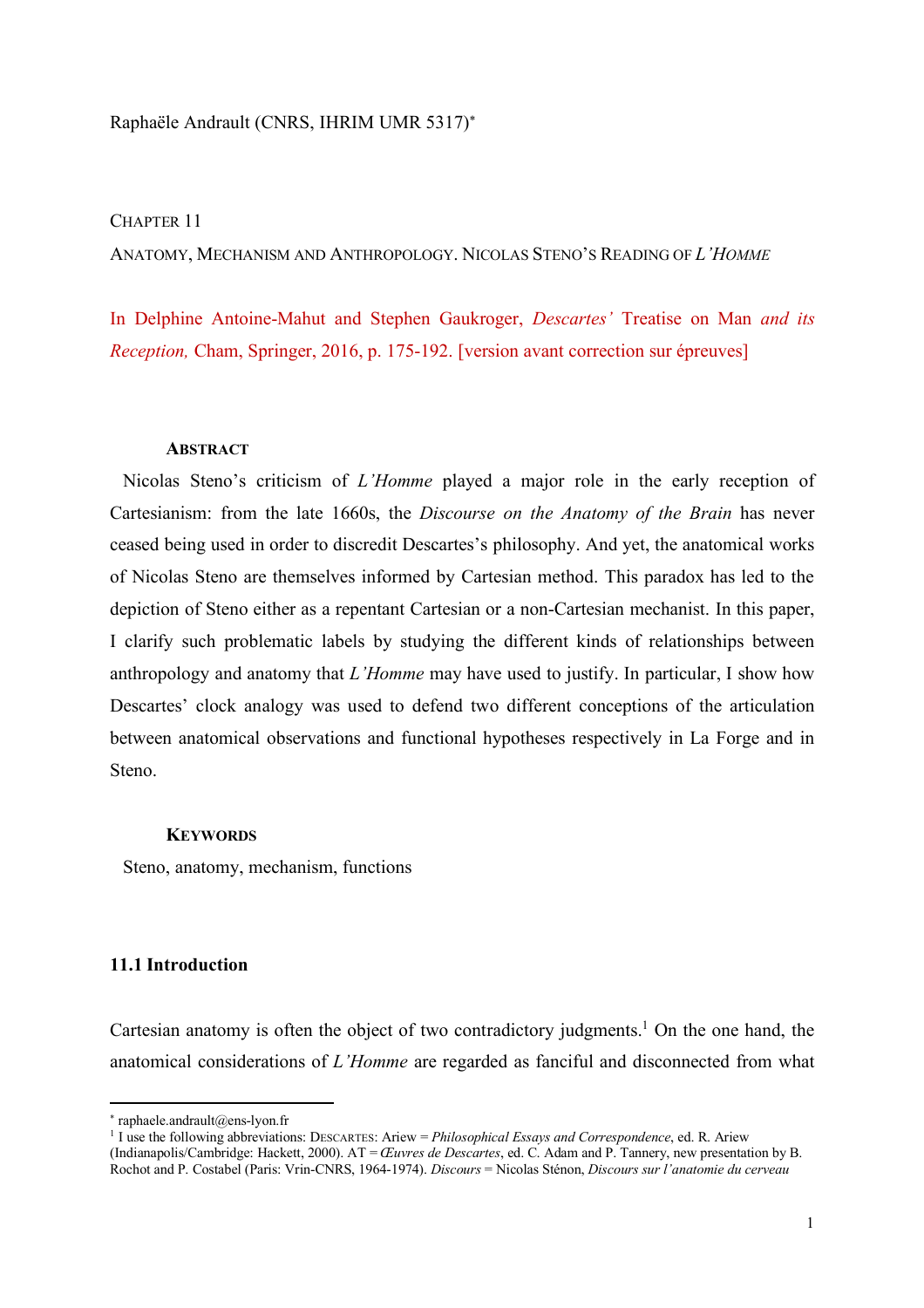can be observed in anatomical theaters. On the other hand, this treatise is supposed to have promoted the description of organs as the unique cause [p. 176] of the functions of the human body. In other words, Descartes is depicted both as someone who would have dealt negligently with the anatomical science of the human body, and as someone who would have given an explanatory value to anatomy itself. One can read these two kinds of claims for instance in Kurt Sprengel's *Versuch einer Pragmatischen Geschichte der Arzneikunde*  published in 1801: the resourceful hypotheses of Descartes allowed scientists to exclude occult qualities and to focus attention on the structure of the parts of the human body, while at the same time it must be recognized that Descartes' theory undermined the sense of observation.2 One can find also this twofold judgement in Jacques Rogers' *Les sciences de la vie dans la pensée française du XVIIIe siècle* first published in 1963. Roger sharply criticizes the Cartesian use of unverifiable hypotheses while considering that Descartes's conception of life stimulated anatomical research: since for Descartes everything was a matter of shapes and motions, it was essential to discover the shapes of organs.<sup>3</sup> Georges Canguilhem's famous reading of the implications of the 'mechanism' in the life sciences reinforces this twofold judgement. His view was that Cartesian analogies between living bodies and machines allows one to deduce biological functions from anatomical forms, while at the same time imposing a rigid and erroneous conception of the dynamical functioning of living organisms: 'It may thus be said that [Descartes substituted] mechanism for the organism.' <sup>4</sup> Canguilhem then invokes Nicolas Steno's *Discourse on the anatomy of the brain* (1669) to emphasize the distance between Descartes' man and 'the man of the anatomist,' i.e. the man of nature.

As a matter of fact, Steno's reading of *L'Homme*, and, even more so, the early reception of Steno's *Discourse,* support a complex relationship with Cartesian epistemology. A careful reading of Steno's ambiguous judgment on Descartes permits us to clarify both the role played by anatomy in Cartesian anthropology and the medical implications of the mechanist analogy between man and machine. In this chapter, I examine first Steno's reading of *L'Homme* and its early reception. Then, I show in what sense Steno's critique of Descartes'

<u>.</u>

<sup>(</sup>Paris: Robert de Ninville, 1669). *Epistolae* = N. Steno, *Epistolae et epistolae ad eum datae, quas cum prooemiis ac notis Germanice scriptis edidit,* ed. G. Scherz (Copenhagen: A. Busck 1952). Gaukroger = Descartes, *The World and Other Writings,* trans. and ed. by Stephen Gaukroger (Cambridge: Cambridge University Press, 2004). Maquet = *Nicolaus Steno: Biography and Original Papers of a 17th Century Scientist,* ed. T. Kardel and P. Maquet (Berlin: Springer, 2013).

<sup>2</sup> K. Sprengel, *Versuch einer Pragmatischen Geschichte der Arzneikunde*. *Vierter Theil* (Halle: bei Johann Jacob Gebauer, 1801), 379. <sup>3</sup> J. Roger, *Les sciences de la vie dans la pensée française du XVIIIe siècle. La génération des animaux de Descartes à* 

*l'Encyclopédie* (Paris: Armand Colin, 1993), 169, 207.

<sup>4</sup> G. Canguilhem, 'Machine and organism', *Knowledge of life,* ed. P. Marrati and T. Meyers, trans. S. Geroulanos and D. Ginsburg (New York: Fordham University Press, 2008), 75-97, 86.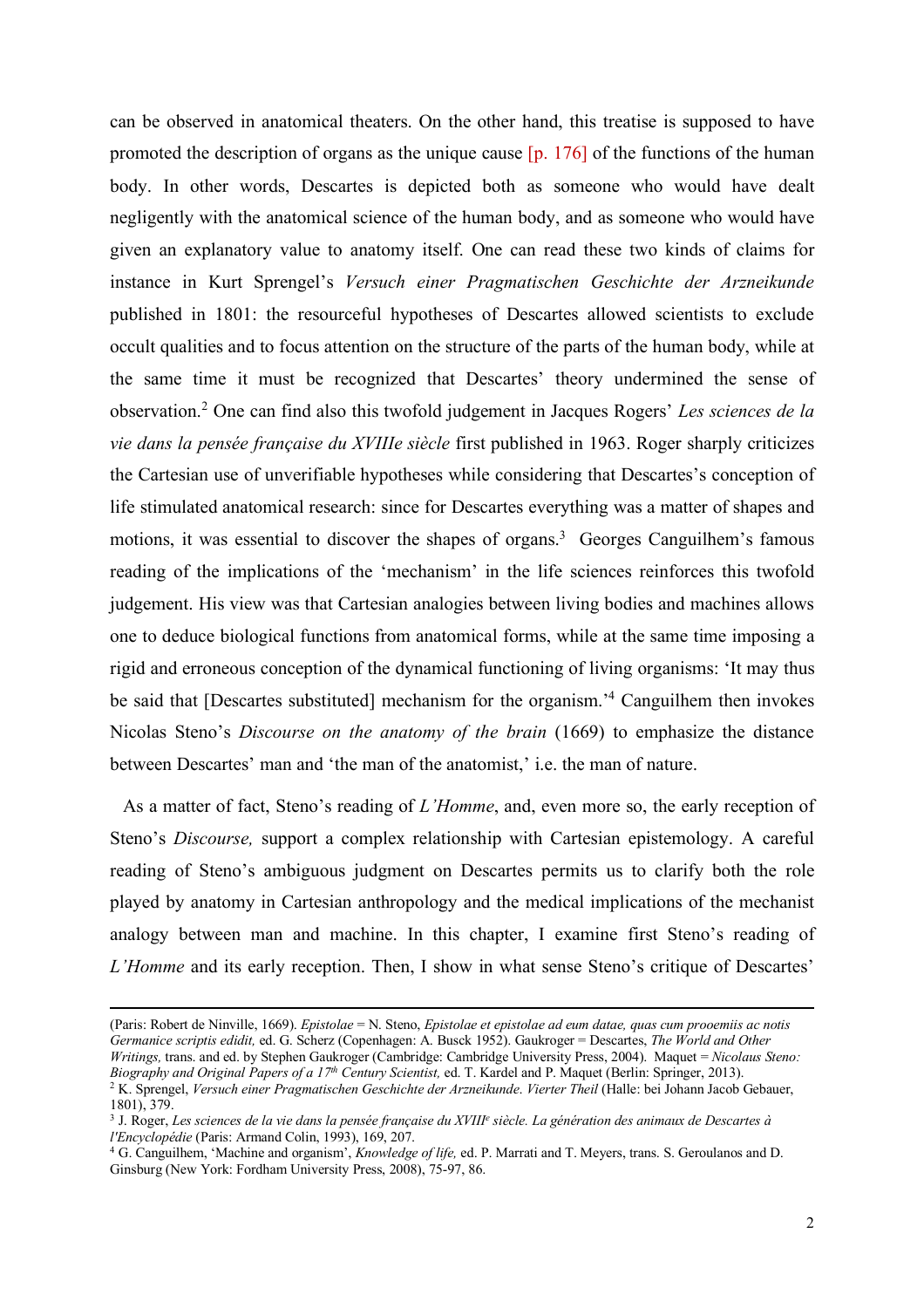anthropology may be partly based on Descartes' analogy between living bodies and clocks. Finally, by comparing La Forge and Steno, I explain how contradictory claims on the role ascribed to anatomy by Descartes or by the so-called 'mechanists' come from two different interpretations of the machine analogy. [p 177]

## **11.2. Steno's critique of Descartes and its early reception**

No sooner had the Latin translation of *L'Homme* been published, than a certain number of letters and accounts of dissections raised questions about the relevance of Descartes' descriptions or the accuracy of Schuyl's diagrams. Such a reception testifies that Descartes' book constituted an important event for those who practiced anatomy in Europa at the time. To be sure, before the publication of *L'Homme,* the anatomy of the brain proposed in Descartes' *Passions de l'âme* was already being discussed by anatomists – for instance in the third version of the *Institutiones anatomicae* by Thomas Bartholin.5 But during 1662 a number of new discussions were triggered. In August 1662, Nicolas Steno (Niels Stensen) mentions the publication of *De Homine*, where 'there are some not inelegant figures.' He conceded that 'they have proceeded from a clever brain,' but he doubted 'whether such images can be seen in any brain.' <sup>6</sup> In March 1663, Steno reiterated his judgment. He seemed first to take Descartes's anatomy of the brain seriously, since he was ready to consider the 'pineal gland' in the middle of the brain as the seat of the soul. His own dissections disabused him all the same. Mentioning his dissections of a head of horse, he explained:

The size of the pineal gland was conspicuous enough but its colour was blackish externally, internally grey marked by many dark sports so that everyone may say that black bile does not leave intact even the seat of the soul. [...] Certainly, the more I open brains, either of other animals or of birds of various kinds, the less the structure of the brain of animals thought out by the noble *Descartes*, most ingenious and otherwise very appropriate to the explanation of animal actions, seems to fit animals.<sup>7</sup>

During his Parisian stay in 1665, the public dissections that Steno performed nearly every day, either at the Faculté de médecine or in Thévenot's salon, disseminated his negative

<sup>5</sup> Thomas Bartholin (ed.), *Anatomia ex Caspari Bartholini parentis Institutionibus, omniumque recentiorum & propriis observationibus tertium ad sanguinis circulationem reformata, cum iconibus novis accuratissimis* (Lugdunum Batavorum: Franciscum Hackius 1651), 336*-*337. Beside, Descartes' conception of the movements of the heart, and more broadly, Descartes' physiology, were already discussed in the late 1630 (on the basis of the *Discours de la méthode*, 1637). See on this point Annie Bitbol-Hespériès, 'Cartesian Physiology', in S. Gaukroger, J. Schuster and J. Sutton (eds), *Descartes' Natural* 

<sup>&</sup>lt;sup>6</sup> Steno to Bartholin, Leiden, 26 August 1662, in *Epistolae*, 163; trans. in Maquet, 433.

<sup>7</sup> Steno to Bartholin, Leiden, 5 March 1663, in *Epistolae*, 172; trans. in Maquet, 445.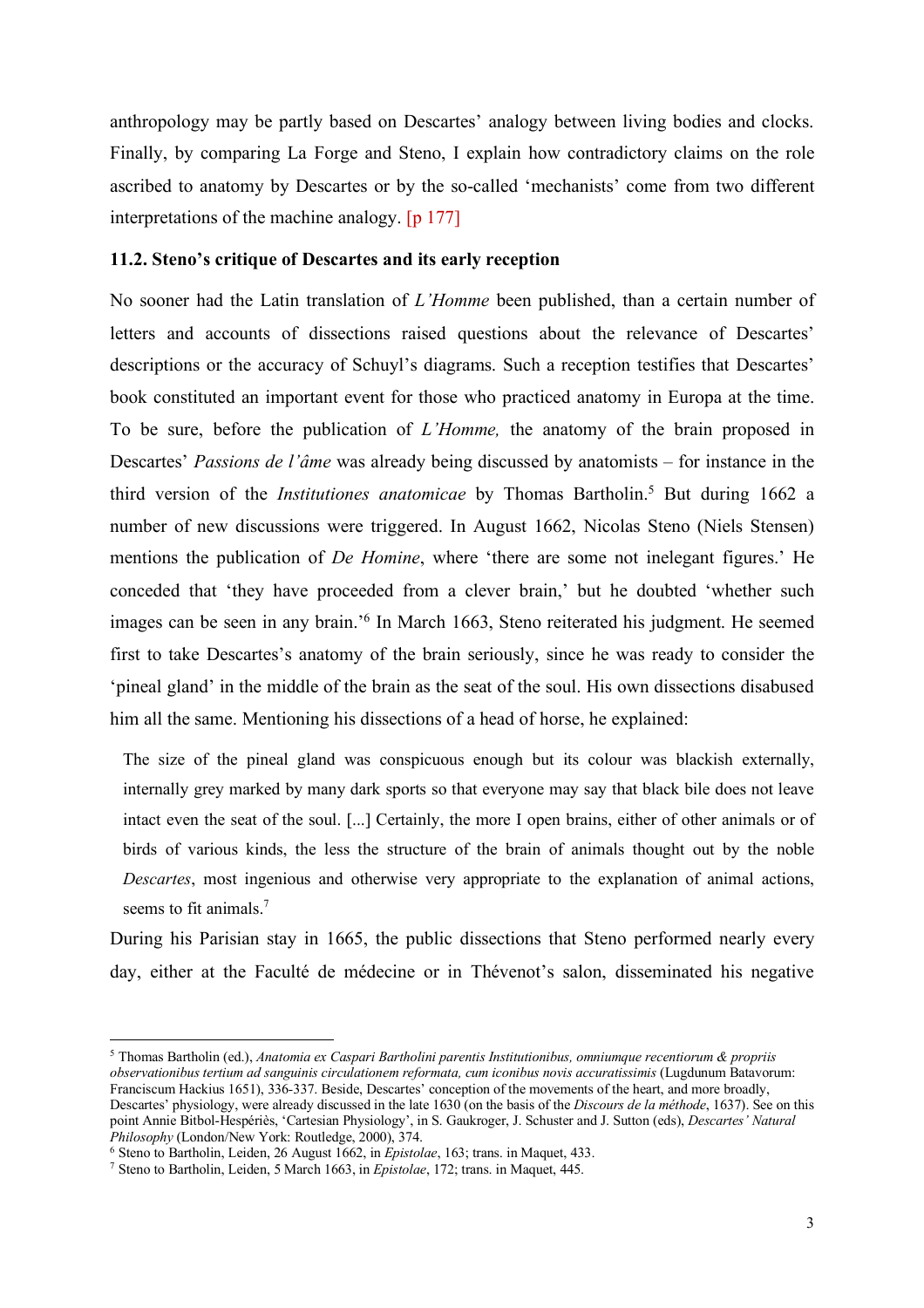judgment regarding the Cartesian account of the brain's anatomy. Jean Chapelain, a staunch Gassendist, declared:

Stensen the Dane has performed the most marvelous experiments ever in this field. He has even forced the obstinate and dogmatic Cartesians to admit the error of their leader with regard to the gland of the brain and its function [...], on which he based all the operations of the reasonable soul.<sup>8</sup>

## [p 178]

 $\overline{a}$ 

Other accounts show that Steno's dissecting skill was then famous among Parisian scientific circles. For instance, the French scholar André Graindorge claimed that public dissections performed by Steno were 'all the rage.' <sup>9</sup> It partly explains the success of the *Discours sur l'anatomie du cerveau* that Steno pronounced in 1665, in the salon of the polymath Melchisédec Thévenot, who published the short text in 1669. <sup>10</sup> If the *Discours* does not deal exclusively with Cartesian anatomy, it does quote the French edition of *L'Homme*, and calls the 'pineal gland' the 'most famous anatomical question' of 'this century.' Steno rejects Descartes' hypotheses by showing that the gland is not at the entry of the concavities of the brain, that it cannot move from side to side without breaking apart, that it is not surrounded by arteries and, lastly, that it is not located where the animal spirits, i.e. those subtle particles stemmed from the blood and responsible for the sensory-motor actions, are supposed to come from.<sup>11</sup> All these refutations are fundamental to the assessment of Descartes' anthropology.<sup>12</sup> For instance, all the explanations that Descartes gave to psychophysical functions such as sensory perception, voluntary motion or attentiveness are directly or indirectly contingent

<sup>8</sup> Letter to Huet, 6 April 1665, in Chapelain, *Lettres,* ed. T. de Laroque, Paris: Imprimerie Nationale 1883, II, p. 393, note 3; trans. in *Nicolaus Steno's Lecture on the anatomy of the brain*, ed. and trans. by G. Scherz (Hafniae: A. Busck, 1965), 70.

<sup>9</sup> Graindorge to Huet, 5 mai 1665, in L. Tolmer, *Pierre-Daniel Huet, humaniste physicien* (Bayeux: Colas 1949), 330; trans. by Ole Peter Grell, 'Between Anatomy and Religion: The Conversions to Catholicism of the Two Danish Anatomists Nicolas Steno and Jacob Winsløw,' in O. P. Grell and A. Cunningham (eds.), *Medicine and Religion in Enlightenment Europe* (Aldeshot: Ashgate 2007), 205-221, 213: 'This afternoon we saw the eye of a horse. To tell you the truth, compared with him [Steno] we are only apprentices. [...] He is always dissecting. He has an unbelievable patience and through practice he has gained a unique expertise.'

<sup>10</sup> On the circumstances, the audience of the *Discourse* and its publication, see our introduction in *Discours sur l'anatomie du cerveau,* ed. R. Andrault (Paris: Classiques Garnier*,* 2009), 15-19.

<sup>11</sup> *L'Homme*, AT IX, 179; trans. in Gaukroger, 152: 'Consider also that gland H. is composed of very soft matter which is not joined to or part of the substance of the brain but attached only to certain little arteries whose membranes are somewhat relaxed and pliant, and that it is kept in balance as it were by the flow of blood which the heat of the heart drives in its direction; so that very little is required to make it incline or lean, whether a little or a great deal, whether to this side or to that, and so to make the spirits that issue from it proceed to particular regions of the brain rather than others.' See also Steno, *Discours,* 15-16, where Steno quotes five statements that he finds decisive in *L'Homme,* and 20-21, where he dismisses those statements; trans. in Maquet, 512-513.<br><sup>12</sup> See *Discours*, 2; trans. in Maquet, 513: 'The hypothesis of the arteries gathered around the gland and rising to the great

channel is a matter of no little consequence for the system of Mr Descartes since the separation of the spirits and their movement depends on it. However, if you believe your eyes, you will find that it is only a collection of veins.'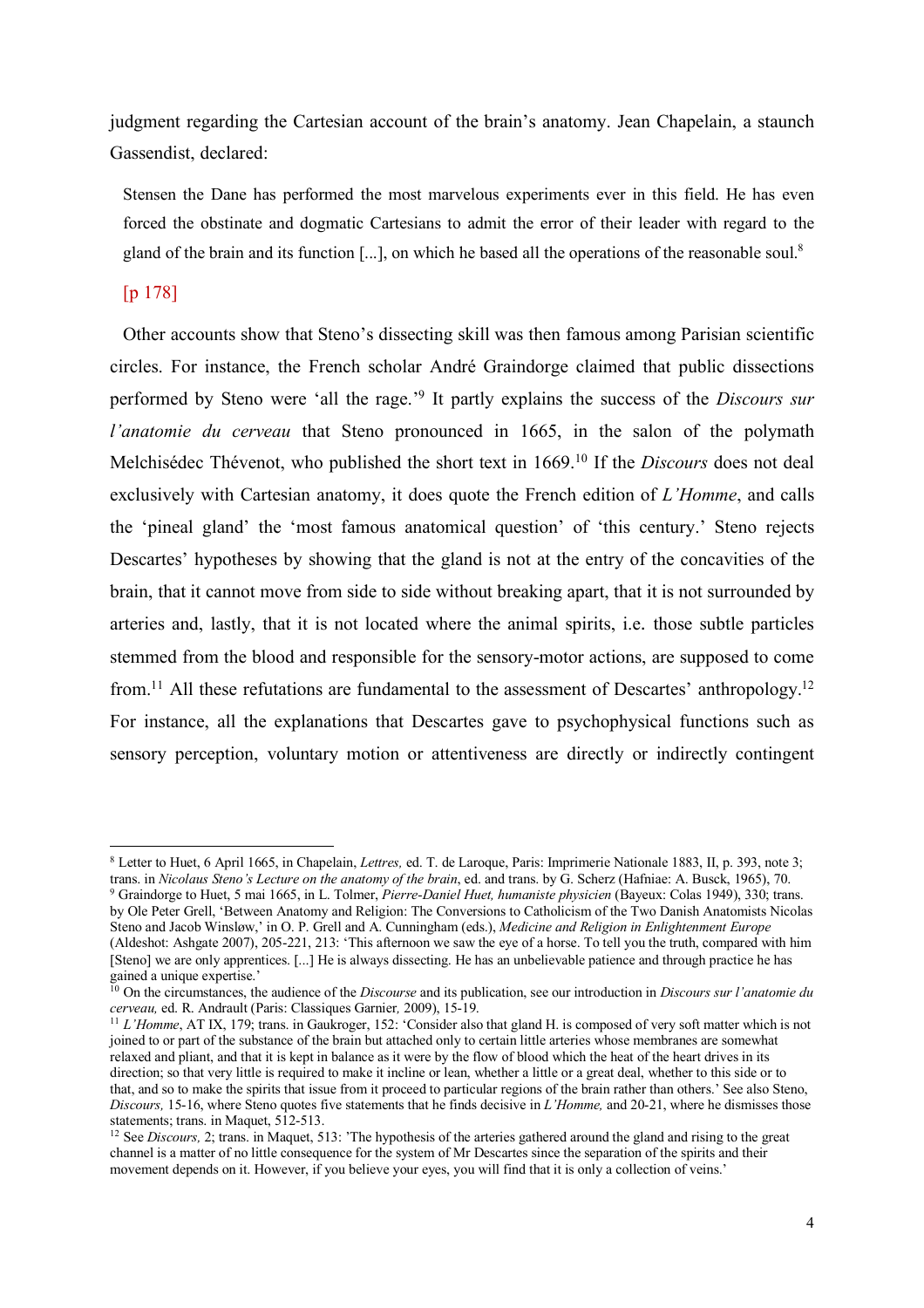upon the various inclinations of the gland H, i.e. the pineal gland.<sup>13</sup> If this tiny gland [p 179] cannot be inclined freely side to side, the entire cerebral physiology that Descartes propounded in the *Passions de l'âme* and in *L'Homme* is challenged. It is thus not surprising that in the *Ethics* Spinoza uses Steno's arguments to dismiss the union of soul and body conceived by Descartes, adding, to his refutation of the idea of an interaction between something corporeal and something incorporeal, that 'his gland is not to be found located in the middle of the brain in such a way that it can be driven about so easily and in so many ways, nor do all nerves extend as far as the cavities of the brain.<sup>'14</sup> Such a polemical use of Steno's anatomical refutation will remain constant. A decade after the *Discourse*, Steno himself, in a letter to Leibniz, will mention the anatomical 'error' of Descartes on the organization of the muscles as a reason not to agree with Cartesian metaphysics:

I considered the system of Mr Descartes as infallible [...]. I chose a leg of a little rabbit which I had dissected a short time before. The first muscle which I tested revealed to me the first step of the structure of the muscle which so far nobody had known and which demolished the whole system of Mr Descartes. [...] [If those gentlemen] have deceived themselves in material things which are accessible to the senses, what certitude can they give me against a similar deception if they deal with God and the soul.<sup>15</sup>

Later on, Leibniz will use such a judgment to dismiss Descartes' authority in matter of experimental science.<sup>16</sup> In this way, the dissections performed by Steno were used to discredit Cartesian anthropology as a whole.

## **11.3. The man of Descartes and the man of the anatomists**

What, however, are the real implications of the criticism that the man depicted by Descartes in *L'Homme* does not correspond to the man observed by the anatomists? Descartes himself

<sup>&</sup>lt;sup>13</sup> See for instance *L'Homme*, AT XI, 183-184; trans. in Gaukroger, 155: 'And when a soul has been put in this machine, this will allow it to sense various objects by means of the same organs, disposed in the same way, and without anything at all changing except the position of the gland […]. Now suppose that gland leans a little further forward, in such a way that points *n* and *o* on its surface are at the places marked *i* and *k*, and that as a consequence it is from them that the spirits entering and issue: the soul would sense what is at *n* and what is at *o* by means of the same hands without them being changed in any way.'

<sup>14</sup> *Ethics*, part. 5, preface, trans. S. Shirley, in Spinoza, *Complete Works*, ed. M. L. Morgan (Indianapolis/Cambridge: Hackett 2002), 365. On the interest of Spinoza for the public dissections of the brain performed by Steno in Leiden, see

Pina Totaro,''Ho certi amici in Ollandia': Stensen and Spinoza – science verso faith,' in K. Ascani, H. Kermit, and G. Skytte (eds.), *Niccolo Stenone. Anatomista, geologo, vescovo* (Rome: L'Erma 2002), 27-38. For a more detailed account on this use of Steno's anatomy in Spinoza, see Raphaële Andrault, *La vie selon la raison*. *Physiologie et métaphysique chez Spinoza et Leibniz* (Paris: Champion, 2014), 308.

<sup>15</sup> Steno to Leibniz, 1677, in *Epistolae*, II, 367-368; trans. in Maquet, 94.

<sup>16</sup> Leibniz to Nicaise, 1692, in *Die Philosophischen Schriften von Gottfried Wilhem Leibniz*, ed. Gerhardt (Hildesheim/New York: Georg Olms 1978), vol. IV, 348.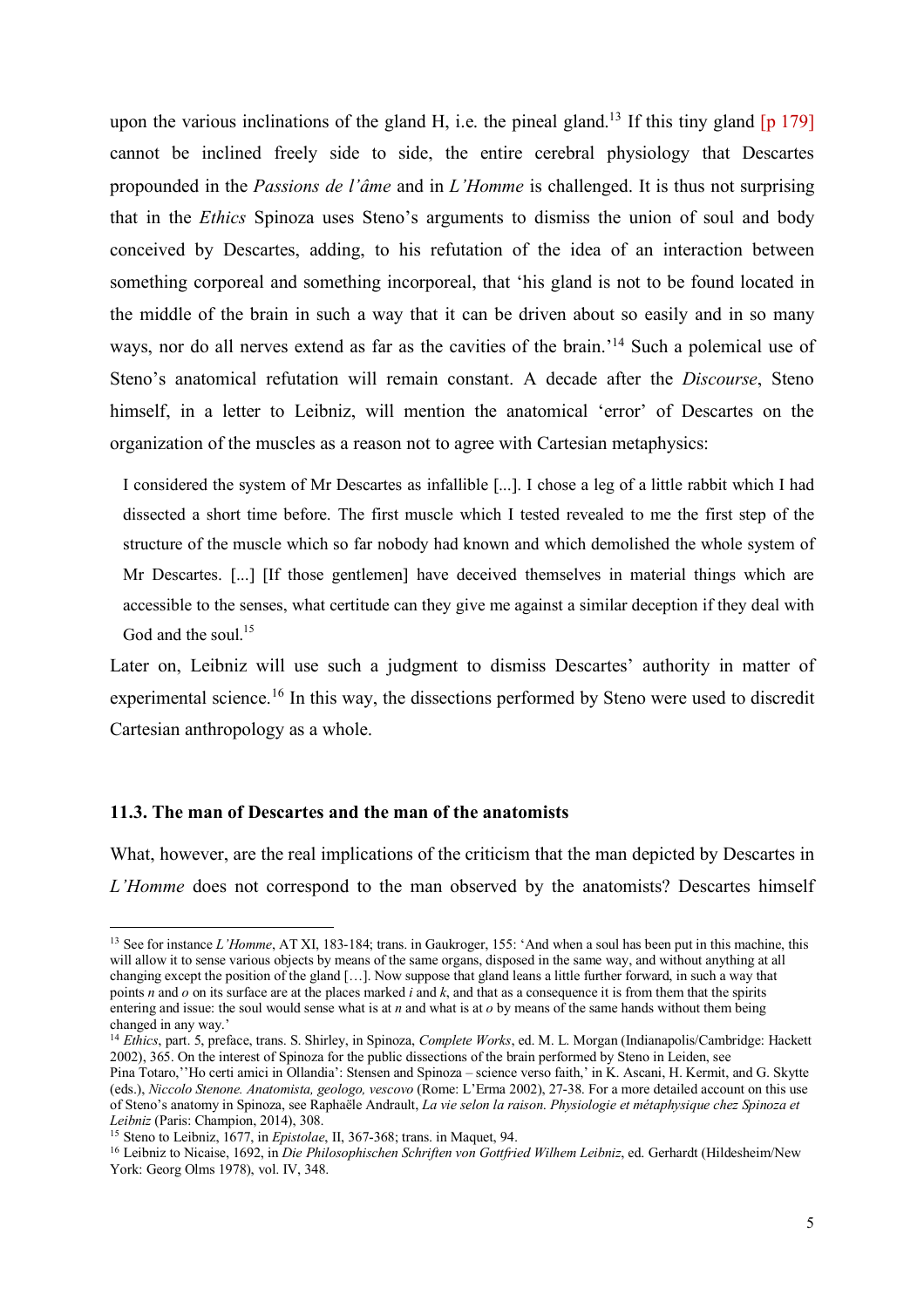pointed out the hypothetic status of his 'man.' His aim was not to give a complete physiology of the human body. The *Treatise* aimed rather at showing that it is possible to account for the behavior of a living body without mentioning any occult quality, vegetable power or sensitive soul. In order to do so, Descartes propounded plausible bodily causes of observed effects and functions. By definition, these causes put forward by Descartes are parts and movements that are not [p. 180] described in handbooks of anatomy; they are rather invisible components, internal fluids or unobservable movements of the anatomical parts which are shown in anatomical theaters. For instance, regarding the explanations of cerebral functions, Descartes remarks:

[The] functions that we are concerned with here do not depend at all on the external shape of the visible parts which the anatomists distinguish in the substance of the brain and in its concavities, but solely on three factors, namely, the spirits that come from the heart, the pores of the brain through which they pass, and the way in which the spirits are distributed in these pores.<sup>17</sup>

To be sure, anatomy plays an important role in Descartes' anthropology. First, the explanations of the different functions of the human body should take into account the thin consensus view on the anatomical composition of the human body: we can assume that the hypotheses propounded by Descartes cannot contradict anatomical knowledge*.* <sup>18</sup> Second, and more generally, anatomy illustrates the possibility of accounting for complex functions, such as nutrition, voluntary motion or even cognitive attention, through *explanantia* that are as simple and as corporeal as mechanical processes observed in machines:

[The] ignorance of anatomy and mechanics has contributed to [this belief that the soul is the principle behind all our movements], for in considering only the exterior of the human body, we never imagined that it had enough organs or springs in it to move itself in all the different ways in which we see it move.<sup>19</sup>

According to Descartes, anatomy suggests a model of economical explanation, where the causes are homogeneous to the effects while being simpler than them. <sup>20</sup> Third, occasionally, in the *Discours de la méthode*, the anatomical structure seems to constitute by itself the cause of physiological functions. It is the case for the circulation of the blood, a central function of

<sup>17</sup> *L'Homme,* AT XI, 166; trans. in Gaukroger, 140.

<sup>&</sup>lt;sup>18</sup> See *L'Homme*, AT XI, 121; trans. in Gaukroger, 99-100.<br><sup>19</sup> La description du corps humain, AT XI, 224; trans. in Gaukroger, 170.

<sup>&</sup>lt;sup>20</sup> On the principle of economy in the explanation, see *L'Homme*, AT XI, 201 (nature acts always by the most easy and simple ways); see also *Principes de la philosophie*, IXb, 319-320: the *explanans* must be simpler than the *explanandum* and conceived on the model of the things one can feel.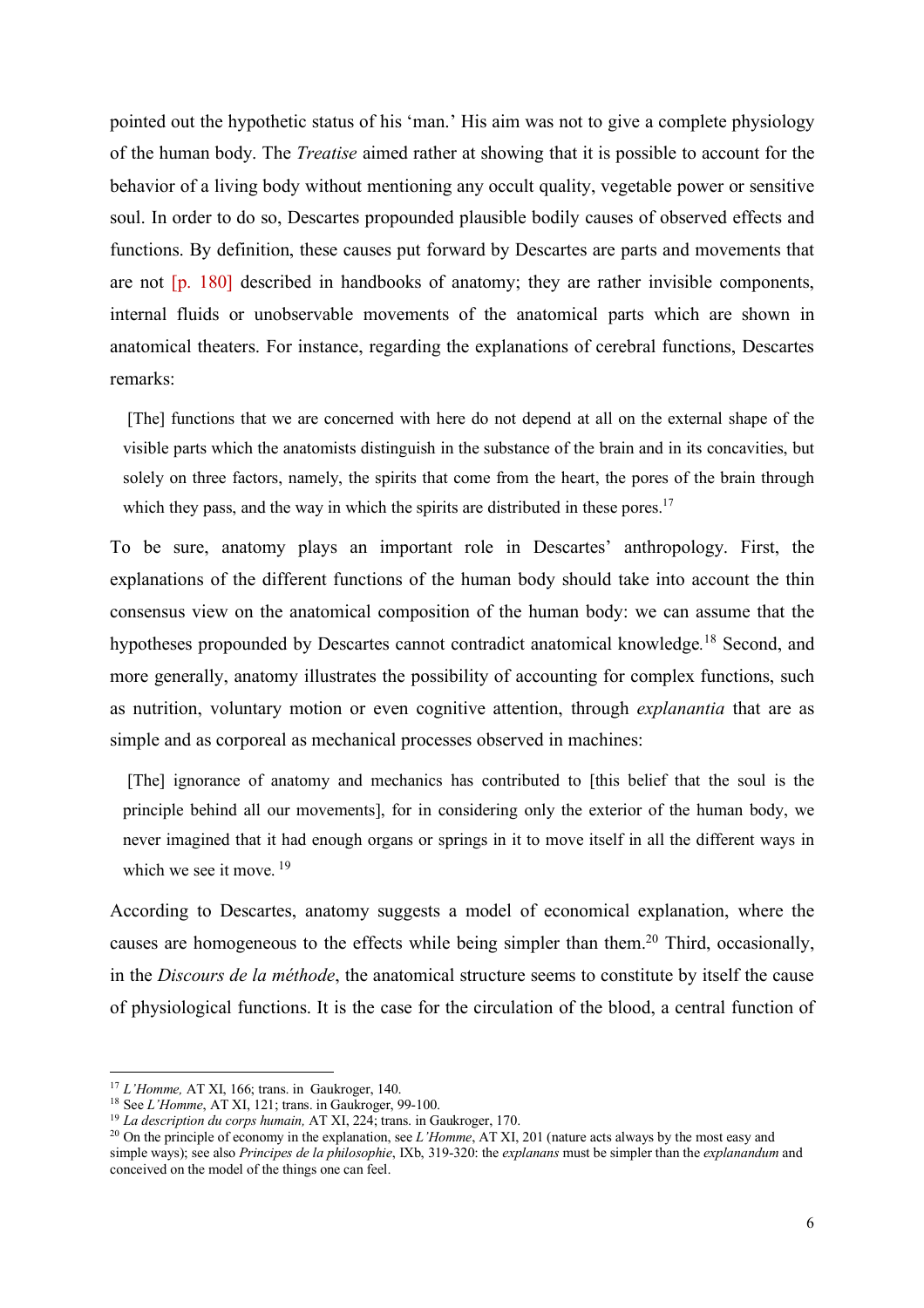the animal body that seems to depend only on the different shapes of the parts of the heart and blood vessels:

[This movement of the blood] which I have just been explaining follows just as necessarily from the mere disposition of the organs that can be seen in the heart by the naked eye, and from the heart that can be felt with the fingers, and from the nature of blood, which can be known through observation, as does the movement of a clock from the force, placement, and shape of its counterweights and wheels. $21$ 

[p. 181] But it remains the case that anatomy does not constitute by itself the unique source of the explanations proposed by Descartes. <sup>22</sup> To put it briefly, one should not confuse the way Descartes presents his physiological explanations (the *modus exponendi*), which in the case of the heart perfectly illustrates the possible deduction from anatomical structures to biological functions, with the *modus inveniendi* that Descartes really adopted in order to elaborate his physiology: most of the time the empirical data provided directly by anatomical observations corresponds rather in Descartes to phenomenal effects than to underlying causes. 23

It is precisely what La Forge's remarks on *L'Homme* suggests in a passage where he comments on Descartes' statement according to which the functions of the brain do not depend on 'the external shape of the visible parts which the anatomists distinguish in the substance of the brain:'

There is nothing truer than what Monsieur Descartes claims here, since we see that it is impossible to explain, nor to account for any functions of the brain, by the sole conformation of its sensible parts; what clearly demonstrates that [such a conformation] is not sufficient, and that it is necessary to seek another cause, which goes beyond what we feel. $^{24}$ 

For La Forge, it is necessary to resort to conjectures on the invisible parts of the human body to explain how it functions. In this matter, hypothetical-deductive reasoning is legitimate and

<sup>21</sup>*Discours de la méthode,* AT VI, 49-50; trans. in Ariew, 69.

<sup>&</sup>lt;sup>22</sup> For instance Descartes mentions the 'common experience of surgeons' to prove the circulation of the blood: 'He [Harvey] proves this very effectively from the common experience of surgeons, who, on binding an arm moderatly tightly above the spot where they open the vein, cause the blood to flow out in even greater abundance than if they had not bound the arm at all.' Beside this point, a lot of readings, experiments and analogies underlie Descartes' descriptions and explanations. On the anatomical knowledge of Descartes, see Annie Bitbol-Hesperies, 'Cartesian Physiology', 349-382.

<sup>&</sup>lt;sup>23</sup> We cannot develop this point here. For a discussion of the idea of 'anatomical deduction' on which Canguilhem bases his critique of Descartes' mechanism, see our book *La raison des corps. Mécanisme et sciences médicales* (1664-1716)*,* Paris, Vrin, 2016, chap. 1.

<sup>24</sup> La Forge, 'Remarques sur le *Traité de l'Homme*', in *L'homme* (Paris: Charles Angot, 1664), 287: 'il n'y a rien de plus vray que ce que dit icy Monsieur Descartes, puis que nous voyons que l'on ne peut expliquer, ny render raison, d'aucune des fonctions du cerveau, par la seule conformation de ses parties sensibles; Ce qui monstre clairement qu'elle n'est pas suffisante, & qu'il en faut chercher une autre cause, qui ne tombe pas sous les sens.'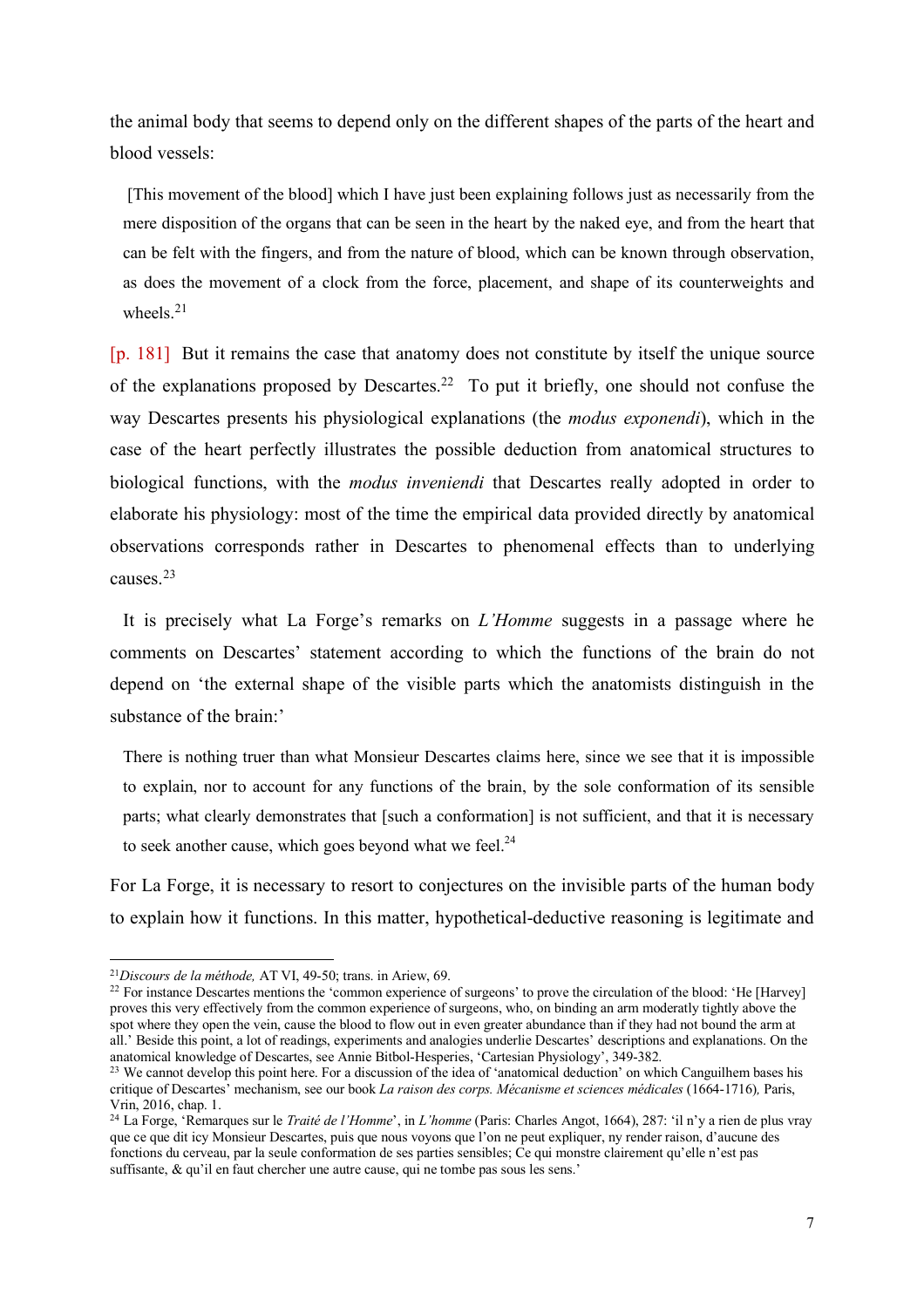does not rule out the relevance of the physiological explanations propounded.<sup>25</sup> Both the remarks on *L'Homme* and his own *Traité de l'esprit humain*, published soon after, suggest that La Forge granted a very limited role to anatomy. First, as La Forge held, the anatomy of dead bodies dissected in anatomical theaters does not necessarily correspond to the exact configuration of internal [p. 182] organs and fluids in a living body.<sup>26</sup> Second, cerebral actions that Descartes explained in his *Treatise* are allegedly caused by invisible parts such as animalspirits and pores, which precisely go beyond the limits of anatomical observations. Consequently, Descartes' physiology cannot be refuted simply by invoking anatomical observations that contradict it: Descartes' automaton depicted in *L'homme* is not supposed to resemble the corpses observed in anatomical theaters and described in anatomical handbooks, since a certain number of parts and springs of this automaton by definition escape the power of observation that limits anatomical knowledge. The idea that Descartes' man is not the man observed by the anatomists could thus be read in a favorable light.

Steno's reading of *L'Homme* agrees with La Forge's view on one point: Descartes' machine described in *L'Homme* does not pretend correspond to the man described by anatomists. But such a common assumption leads Steno to a completely conflicting view regarding the relevance of Descartes' physiology and the role of anatomy: Steno regarded *L'Homme* as an interesting modelling only, not as the plausible and useful reconstruction of the most hidden parts of the human body:

As far as Mr Descartes is concerned, he knew too well the shortcomings of the description that we have of man to explain his true structure. Therefore, he does not undertake to do that in his *Traité de l'homme* but he explains to us a machine that would of everything men are able to do. [...]

Mr Descartes thus must not be condemned if his system of the brain is not strictly in agreement with experience.<sup>27</sup>

<sup>25</sup> See also Descartes*, Principes de la philosophie*, part. IV, art. 201, AT IXb, 324; trans. in Ariew, 269: 'But it seems to me to be doing great wrong to human reason if we do not consider that knowledge goes beyond what we see.'

<sup>26</sup> *Treatise on the Human Mind,* ed. and trans. by Desmond Clarke (Dordrecht: Springer 1997), 153: 'Thirdly to their objection [i.e*.* the objections made by anatomists like Steno against Descartes' anatomy of the brain] that this gland cannot move, I reply that if they can convince us that all the parts of a living animal brain are as compacted as those of the head of a dead calf, their objection may be acceptable and we would possibly agree with it. But there is no reason to believe that is the case while the animal is alive…' Such a statement may be based on Descartes, *Description du corps humain,* AT XI, 224; trans. in Gaukroger*,* 170: 'And we have been confirmed in this error in judging that dead bodies have the same organs as living ones, for they lack nothing but the soul…'

<sup>27</sup> *Discours*, 13; trans. in Maquet, 511: 'The excellence of his mind which principally appears in his *Traité de l'homme* covers the errors of his hypotheses. We see that very skilled anatomists such as Vesalius and others could not avoid making similar errors. If these great gentlemen who spent most of their lives in dissections have been forgiven their errors, why would you be less indulgent to Mr Descartes who has spent his time very happily on other speculations?'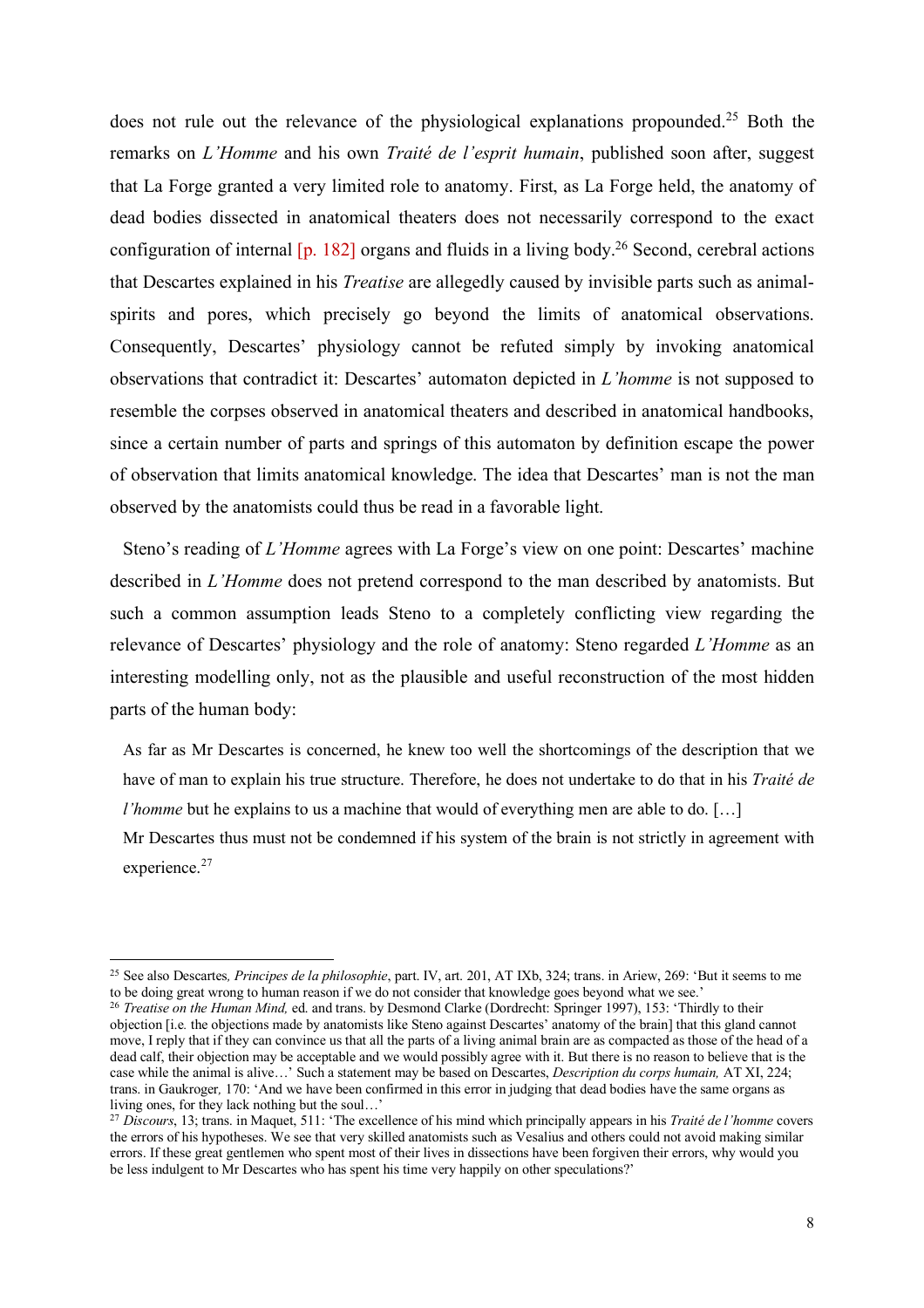Steno gives a very specific role to Descartes's treatise. According to him, *L'Homme* is not uninteresting in itself, but it should not be read as a medical book and should not be seen as a solid basis for the emergent modern human physiology:

I should have been content to admire [this treatise] with some other people as the description of a nice machine all of his invention, if I had not met many people who take it quite differently and who want to present it as an exact report of that which is deeply concealed in the recesses of the human body. Since these people do not agree with the very evident demonstrations of Mr Sylvius, who has often showed that the description of Mr Descartes is not in agreement with the dissection of the bodies which it describes, I must, without reporting here all this system, point out some places where, I am sure, if they want, they will see clearly and acknowledge a big difference between the machine which Mr Descartes [p. 183] has imagined and that which we see when we make the anatomy of human bodies.<sup>28</sup>

The anthropological interest of *L'Homme* seems thus rather limited. On this point, Steno and La Forge differ radically. Yet, they both defended their views by using the clock analogy.

## **11.4. Steno and La Forge: two opposite understandings of the clock analogy**

When Steno points out the epistemological interest of Descartes' undertaking, he describes it as a 'mechanical' explanation:

Nobody else [other than Descartes] has explained mechanically all the actions of man and principally those of the brain. The others describe man himself. Mr Descartes speaks only of a machine, which however, lets us see the insufficiency of what the others teach and lets us know a method of looking for the functions of the other parts of the body as evidently as he demonstrates the parts of the machine of his man, which nobody has done before him.<sup>29</sup>

Nowhere in Steno's texts there is a true definition of 'mechanical' or 'mechanism.' Moreover, it is well-known that there was no consensus about the meaning of this notion among his contemporaries.30 Sometimes, 'mechanical' meant strictly an explanation based on the shapes and movements of small corpuscles, or, to put it in Boyle's words, an explanation based on 'motions and other affections of the minute particle of matters' that 'are obvious and very

 $\overline{a}$ 

*Mechanization of Natural Philosophy* (Dordrecht/Heidelberg/New York/London: Springer, 2013), xi.

<sup>28</sup> *Discours*, 14; trans. in Maquet, 511.

<sup>29</sup> *Discours*, 13; trans. in Maquet, 511.

<sup>30</sup> See for instance A. Gabbey, 'What was 'Mechanical' about *The Mechanical Philosophy*?', in C. P. Palmerino and J. M. M. H. Thijssen (eds.), *The reception of the Galilean Science of Motion in Seventeenth-Century Europe* (Dordrecht: Kluwer Academic Publishers, 2004), 11-23, and S. Roux and D. Garber, 'introduction', in S. Roux and D. Garber (eds.), *The*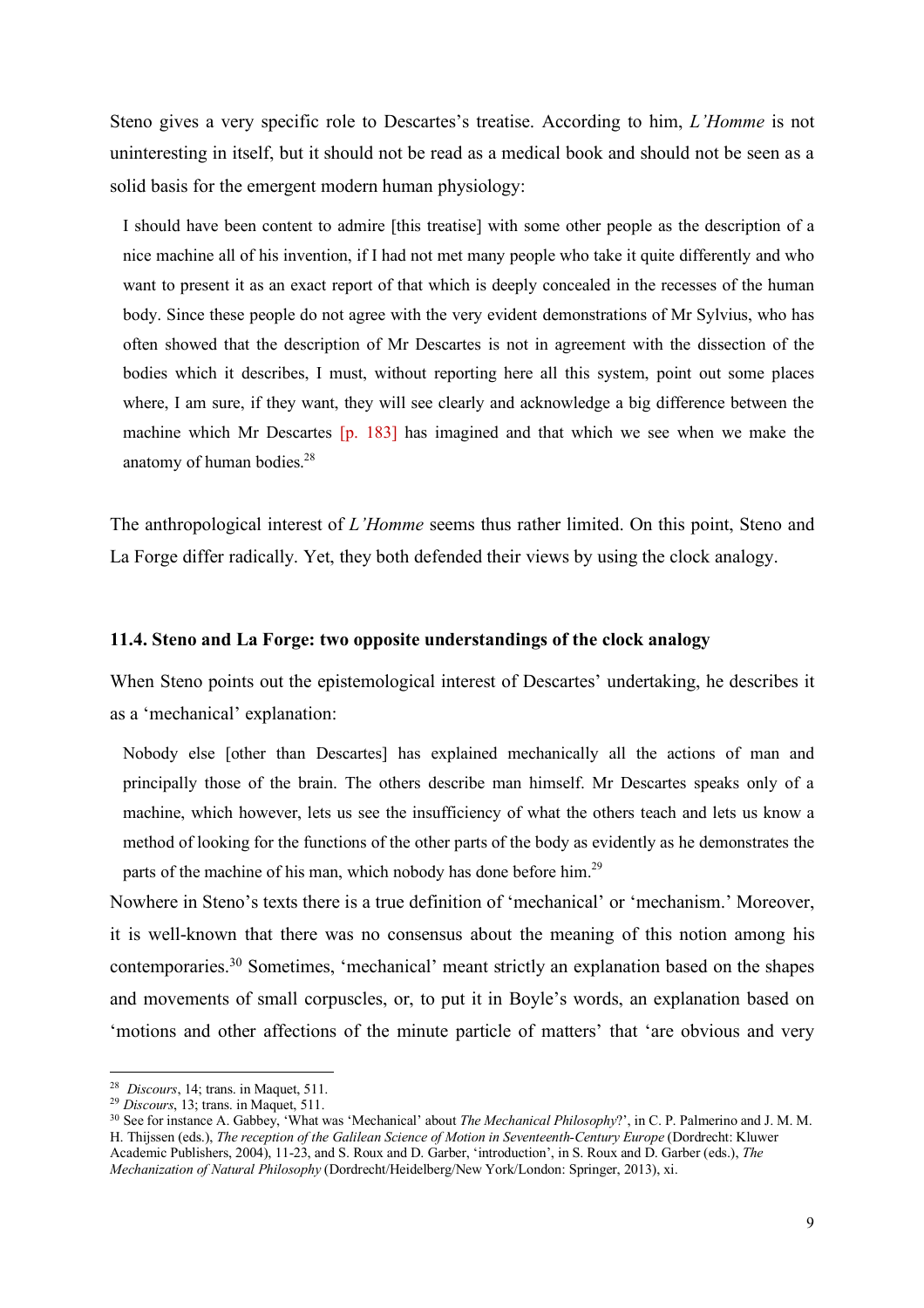powerful in Mechanical Engines.' <sup>31</sup> Sometimes 'mechanism' implies only the thesis that 'whatever comes about in matter arises from the prior state of matter, according to the laws of change,'32 if we [p. 184] stick to Leibniz's own mechanism. In this last case, a mechanical explanation does not necessarily identify itself with a corpuscular explanation. Leibniz regarded with harshness the corpuscular explanations proposed by Descartes in *L'Homme*, but he propounded all the same a natural philosophy that he described himself as 'mechanical' or true to the 'mechanism.' This natural philosophy is based on local motions, but did not seek to explain growth and nutrition by putting forward the various shapes of tiny corpuscles or the fitting between the shape of the particles of the secreted fluid and the shape of the pores of the secreting gland according to the modelling of the sieve.

In accordance with Descartes' epistemological principles, Steno's natural science never refers to occult entities or invisible powers that would be irreducible to the local motions of corporeal parts. <sup>33</sup> But Steno does not present this postulate as 'mechanical.' In addition, if we stick to Steno's *Discours,* 'mechanical' refers very generally to the evidence and clarity of the theories that presuppose that the human bodies is as decomposable as a machine: 'Descartes … lets us know a method of looking for the functions of the other parts of the body as evidently as he demonstrates the parts of the machine of his man, which nobody has done before him'. In the anatomical vocabulary of Steno, the word 'demonstrate' refers to the visual and public display of a bodily part during the process of dissecting or experimenting. Hence, the machine provides an analytical model according to which the complex behavior of a machine is explained by means of the arrangement of its observable components. Steno uses himself the analogy between the brain and a machine to indicate the necessity to base every functional explanation on the exhaustive description of bodily parts under consideration:

There are two ways only to arrive at the knowledge of a machine, one that the master who made it discloses us its artifice, the other to take it to pieces to the last spring and to examine all these separately and together […]. The brain being indeed a machine, we must not hope to find its artifice through other ways than those which are used to find the artifice of the other machines. It thus

<sup>&</sup>lt;sup>31</sup> R. Boyle, 'Some Specimens of an Attempt to make Chymical experiments useful to Illustrate the Notions of the Corpuscular Philosophy', in *The works,* eds. Michael Hunter and Edward B. Davis (London: Pickering & Chatto, 1999- 2000)*,* 2, 87.

<sup>32</sup> Leibniz, *The Leibniz-Stahl Controversy* (New Haven: Yale University Press, forthcoming), ed. and trans. F. Duchesneau and J. Smith, Animadversiones, §2, where Leibniz adds: 'And this is what is meant, or ought to be meant, by those who say that all things in bodies can be explained mechanically.' See also: 'Leibniz's Exception to Exception XXI' ('While I state that all things happen in the body mechanically, I do not thereby dwell on the exquisite figures of the pores, but in this instance I grant a greater part to motions than to figures.') 33 See Steno, *De Solido intra Solidum naturaliter contento dissertationis Prodromus* (Florentiae: ex Typographia sub signo

Stellae, 1669), 10-11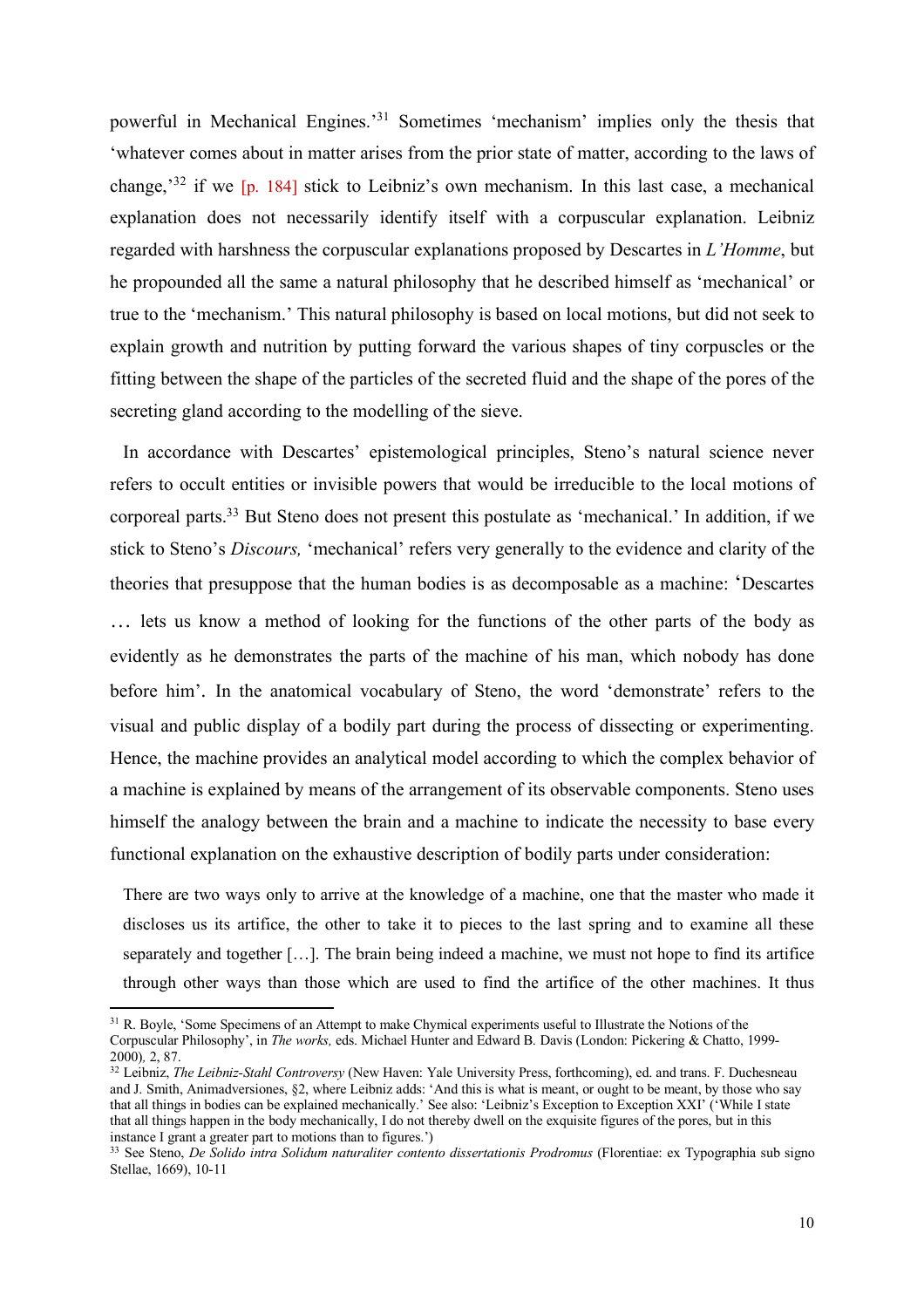remains to do what we would do for any other machine; I mean to dismantle it piece by piece and to consider what these can do separately and together.<sup>34</sup>

And later on in the *Discours sur l'anatomie du cerveau*:

I did not anything so far of the functions of the parts, nor of the actions called animal because it is impossible to explain the movements occurring through a machine if the artifice of its parts is not known.35

The comparison between an organ and a machine conceived on the model of a clock indicates that the description of parts is a necessary condition for understanding the functioning of the whole.

Negatively, this analogy means that one should suspend all hypotheses about the explanation of an action if one cannot accurately describe the real figures and situations [p. 185] of the components of the machine performing this action. That is why, regarding the brain, Steno recommends as a first matter to consider 'the description of the parts, in which one must determine what is true and certain to be able to distinguish that from propositions which are false or uncertain.<sup>36</sup> Plausible structures of the small parts of the human body are not considered as a sufficient basis for functional explanations. Steno takes up Descartes' arguments in the *Discours de la méthode* according to which there are several possible ways of producing a single effect, but to better oppose Descartes' reasoning in *L'Homme*:

These are the true means of knowing the artifice of a machine and, however most people have believed that they had better guessed it than it was easy to see it by examining it closely with one's senses. They were content with observing its movements and, on these observations alone, they have built systems which they presented as truths when they have believed that they were able thus to explain all the effects which had come to their knowledge. They did not consider that one thing can be explained in different ways and that only the senses can assure us that the idea which we have formed about it is consistent with nature.<sup>37</sup>

Both authors agree on the fact that experiments are needed for knowing which cause, among all the possible causes, has really produced the observed effect.<sup>38</sup> But for Steno, it means that

<sup>34</sup> *Discours*, 32; trans. in Maquet, 516.

<sup>35</sup> *Discours,* 53; trans. in Maquet, 521.

<sup>36</sup> Ibid., p. 518.

<sup>37</sup> *Discours,* 32; trans. Maquet, 516.

<sup>&</sup>lt;sup>38</sup> Discours de la méthode, VI, AT V, 65; trans. in Ariew, 76: 'But I must also admit that the power of nature is so ample and so vast, and these principles are so simple and so general, that I notice hardly any particular effect without at once knowing that it can be deduced in many different ways from them, and that ordinarily my greatest difficulty is to find in which of these ways it depends on them. For, to this end, I know of no other expedient at all except to search once more for some experiments which are such that their outcomes are not the same, if it is in one of these ways rather than in another that one ought to explain the outcome.'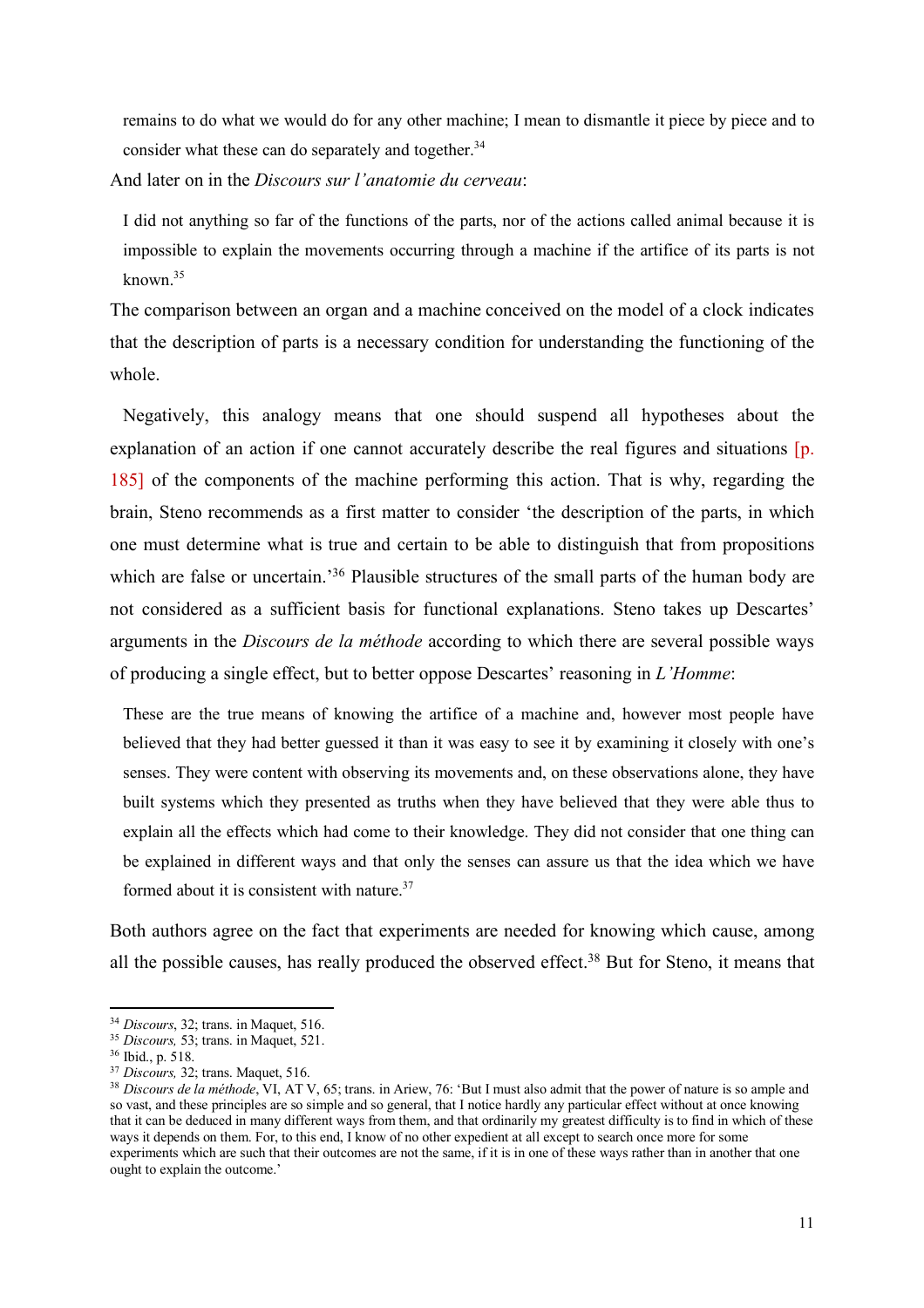one should wait for a more advanced state of knowledge before propounding functional hypotheses: assertions that are not firmly based on observations are regarded by Steno as useless and deceptive. In this respect, Cartesian physiology would just be a premature theory – not a useful modelling and program.

Positively, the machine analogy mentioned by Steno implies making anatomy a true experimental science, and not only a point of departure on which one can build a conjectural physiology. But in order to make anatomy such a solid and essential science, it is however necessary to reform it, and notably to develop technical innovations and new experimental procedures.39 For instance, Steno recommends inventing a circular saw that could rotate on a fixed axis, or a liquor that would dissolve [p. 186] bones, in order to observe the brain more easily:40 at the time being, the methods of dissecting, and particularly the violence required to remove the brain from the cranial cavity, damaged the brain and altered the organization of the cerebral parts.

The decisive role that Steno ascribed to anatomy by using the machine analogy thus implies a certain understanding of the word 'anatomy.' In particular, 'anatomy' requires dissections, experimentations, vivisections, compared anatomy, pathological anatomy and embryological anatomy.41 Such a broad meaning of the term is not peculiar to Steno. In the early modern period, anatomy often included local excisions or techniques such as infiltration of wax or colored ink in the vessels. The division between anatomy and physiology did not correspond to the division between, on the one hand, a descriptive science of observable structures (anatomy), and, on the other hand, a science of the functions of living beings (physiology). 42 The study of what we would call today a 'function' (respiration, reproduction and so on) is

<sup>39</sup> Steno considers also institutional reforms and a modification of the taxonomy, see *Discours*, 35; trans. Maquet, 517: 'The boundaries between these two professions have been so poorly marked that true knowledge of the machine of the human body, which was most necessary, is neglected as not being in the province of anatomy nor of that of the physician nor of the surgeon. I say that to make researches which would teach us the truth requires a man entirely, a man who has nothing else to do. Even the one who makes profession of anatomy is not suited to that since he is compelled to carry out public demonstrations that prevent him from engaging in this application …'

<sup>40</sup> See for instance *Discours,* 45; trans. in Maquet, 519-520.

<sup>41</sup> See for instance *Discours*, 54; trans. in Maquet, 521.

<sup>&</sup>lt;sup>42</sup> See on this point Andrew Cunningham, 'The pen and the sword: recovering the disciplinary identity of physiology and anatomy before 1800. Old Physiology – the Pen'*, Studies in History and Philosophy of Biological and Biomedical Sciences,*  33 (2002), 631-665; 'Old Anatomy – the Sword', *Studies in History and Philosophy of Biological and Biomedical Sciences,*  34 (2003), 51-76. Physiology corresponds to a systematic discourse on the whole animal or human health body, while anatomy corresponds to the experimental knowledge on such or such aspect of this body.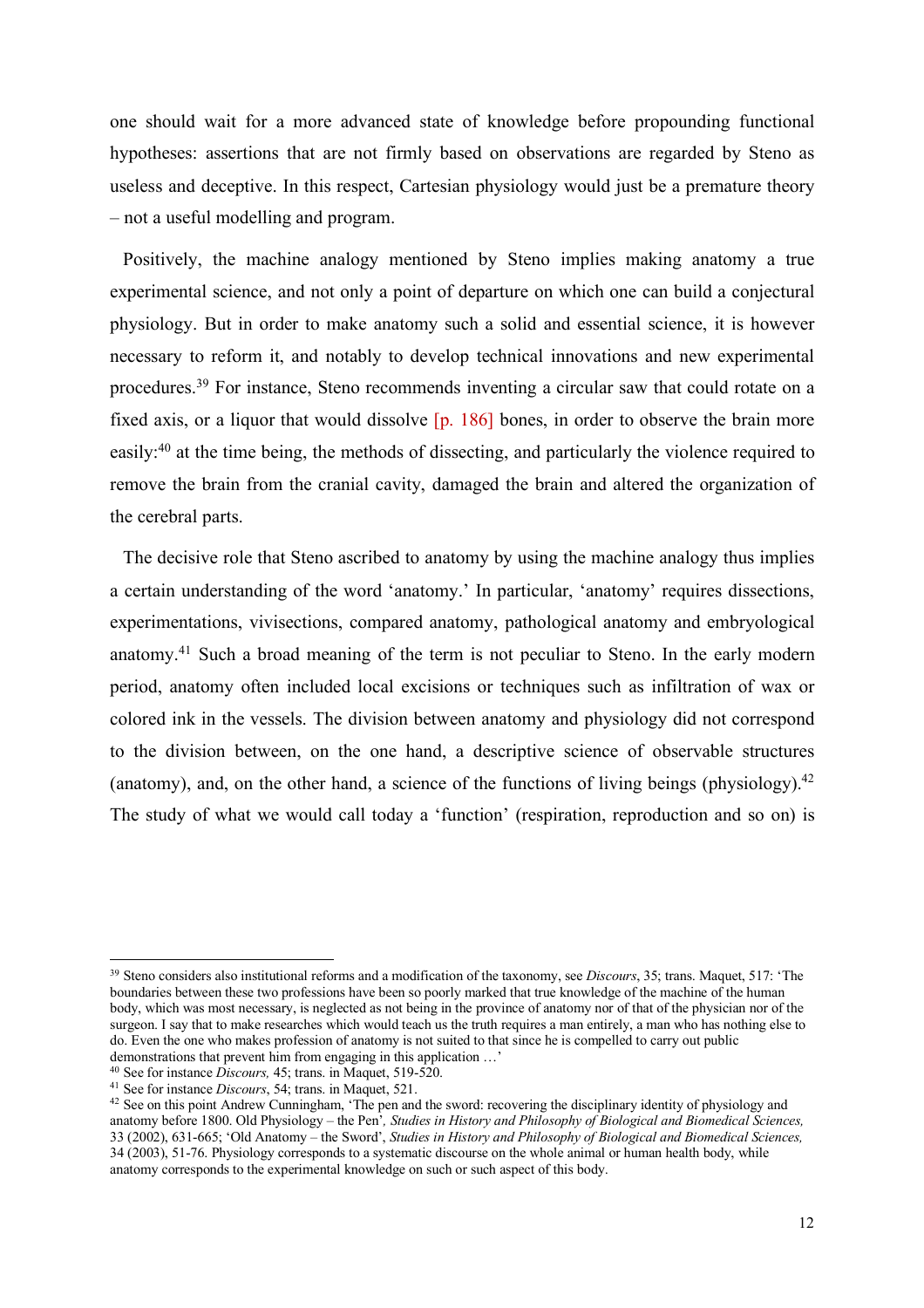not detailed in physiological treatises, but in anatomical accounts: it is in books named 'anatomy of...' that functions or uses of organs are first studied.<sup>43</sup>

Hence, the machine analogy used by Steno in order to promote anatomy does not suggest that observing the structures of the main parts of the body would be sufficient for understanding the functioning of the whole: 1) according to Steno, it is necessary  $-$  not sufficient – to observe the structures of the parts to understand precisely the way the functions are performed; 2) the functions are assimilated with the observable effects of the machine, or at least the effects that the anatomist seeks to explain – not with the *terminus ad quem* of the anatomical demonstrations; <sup>44</sup> 3) the observations that Steno considers essential to the explanation of the whole are not limited to the direct observation of its most coarse components; they includes more complex procedures and experiments, more subtle divisions of the parts, several public demonstrations according to different methods of dissection, targeted excisions and even deductions from pathological and compared anatomy. The components of the machine that Steno deems necessary to know experimentally are not necessarily solid parts visible to the naked eye: they may be also fluids or more subtle components. [p. 187]

Strikingly enough, La Forge's *Remarques*, in which he seeks to defend Descartes' 'man', are underlain by a totally different conception of anatomy. The machine analogy is also used in order to indicate the scientific place that one should give to the direct observation of the bodily components, but in an exact opposite way. For La Forge, the different wheels of the clock are perceptible by our senses, when the inner parts of the human bodies are not. As a result, it may suffice to observe the shape and situation of the wheels in order to understand how the clock indicates the hours, when, in the case of the human body, we are compelled to resort to rational hypotheses about the structure of invisible parts:

I believe that one will not deny that, if, by the sole inspection of the conformation of every perceptible part, one could conceive how everything that is observed in the human body is accomplished, in the same manner as one clearly understand in which manner every movement of a clock is accomplished when one has examined the shape and the situations of all its wheels, one

<sup>43</sup> For a distinction between function (*fonctio*) and use (*usus*)*,* see Bartholin, *Anatomia reformata,* 2-3. To put it briefly, 'function' is more general (respiration is a function, generation too), while 'use' means only what an organ or such structural aspect of this organ do, or help to do (for instance a motion).<br><sup>44</sup> For instance Steno discovered the existence of the canal parotid in investigating on the saliva and the way the glands

produced the saliva. The first element in the *modus inveniendi* was thus the apparent function and not the anatomical structure.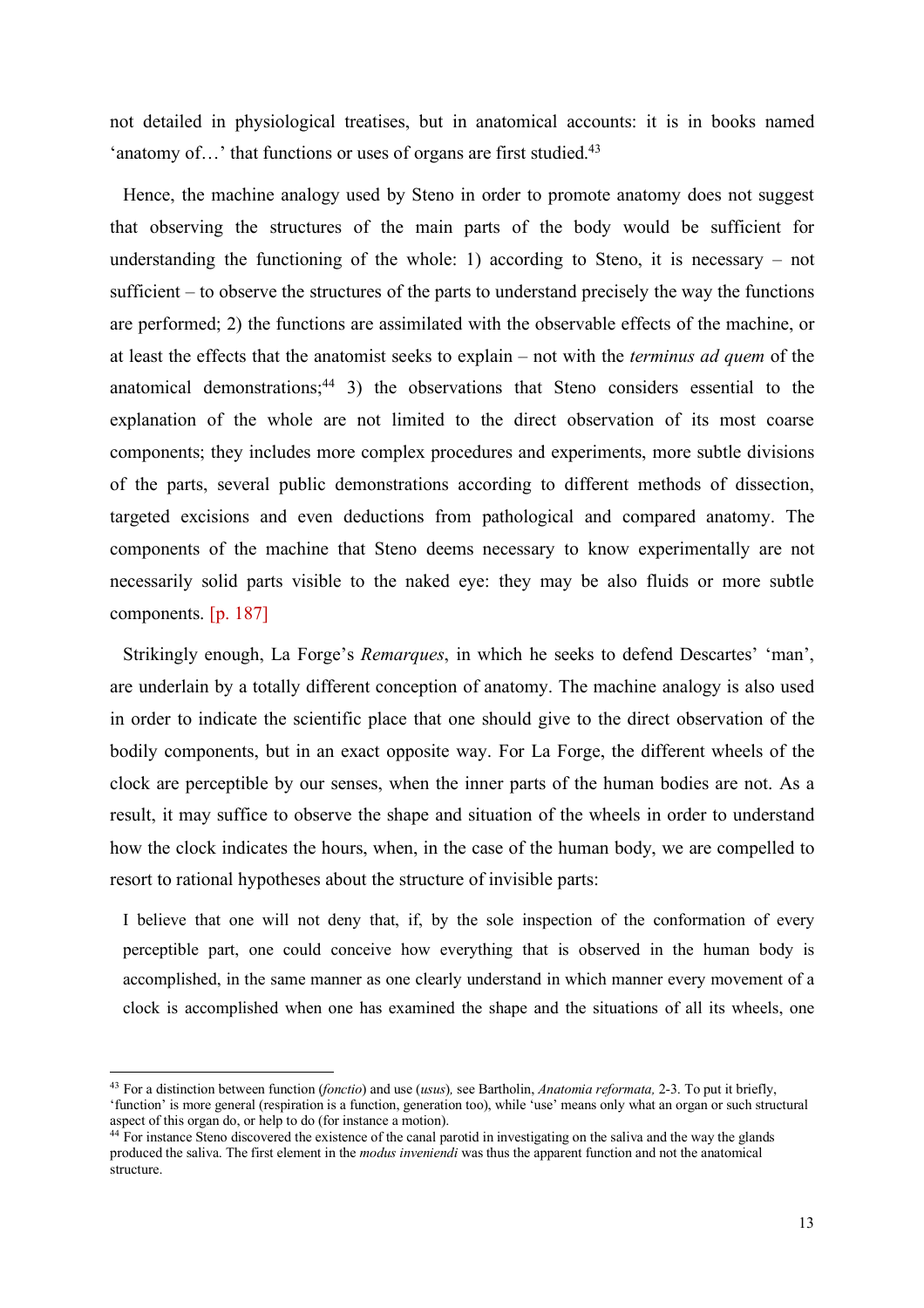would never have guessed that there were in the human body a quantity of things that are not perceived in any way by our senses.45

There 'is a lot of things in the human Body that our senses do not perceive in any way'.<sup>46</sup> For those reasons, it is not only irrelevant to dismiss Descartes's anthropology with anatomical observations, but it is also inappropriate to pretend explain more generally the functioning of the human body by means of anatomy. La Forge emphasizes the clear separation between the invisible causes invoked by philosophers and the exterior figures observable by anatomists: according to him there is no more connection between the figures observed by anatomists and the functions executed by the human body than between the exterior structure of the clock and its capacity to indicate the hours. And indeed, the apparent structure that it is observable by anatomists can be changed in various manners without altering the function of the clock:

The author [Descartes] does not say simply that these functions do not depend on the figure of the parts and on those of the cavities of the brain; otherwise he would contradict himself, since our body, being regarded as deprived from a reasonable soul that would be united to it, is nothing more than an Automaton, of which every movement depend on the conformation of its parts. But he claims that these [functions] do not depend on the figure that may [p. 188] be observed by the senses. As if a clockmaker said that the power according to which a watch indicates the time does not come from its outwards shape, all the more so because it may be changed in thousand ways without stopping to produce the same effect.<sup>47</sup>

In sum, for Steno the analogy between the body and a machine suggests an analytical model for explaining the actions of the human body: it is legitimate to consider the human body as a machine than one can and should dismantle if one wants to explain the way it functions. For La Forge, it is impossible to explain the functioning of the human body by the mere observation of its components as it is the case for the clock, since most often the key components of the human body are precisely not observable. In both cases however, for La

<sup>45</sup> 'Remarques de Louis de La Forge', in *L'homme de René Descartes et un Traité de la formation du fœtus du même auteur, avec les remarques de Louis de la Forge* (Paris: Charles Angot, 1664), 171- 408, 215: 'Je crois que l'on ne niera pas non plus, que si par la seule inspection de la conformation de toutes les parties sensibles, nous pouvions concevoir comment se fait tout ce qui se remarque dans le Corps humain, de la même façon que l'on comprend clairement de quelle manière se font tous les mouvements d'une horloge quand on a examiné la figure et la situation de toutes ses roues, on n'aurait jamais supposé qu'il y a quantité de choses dans le Corps de l'homme que les sens n'aperçoivent en aucune façon.'

<sup>46</sup> Ibid.*,* 216: 'Ce n'est pourtant pas que [ces hypothèses] soient fausses à cause que les sens n'en découvrent rien ; nous serions bien ignorants si nous devions douter de tout ce que nous ne voyons point.*'*

*<sup>47</sup>* Ibid., 287: 'L'Autheur ne dit pas simplement, que ces fonctions ne dependent point de la figure des parties & de celles des cavités du cerveau, autrement il se contrediroit; car nostre corps, estant consideré comme n'ayant point d'Ame raisonnable qui luy soit unie, n'est rien autre chose qu'un Automate, de qui tous les mouvemens dependent de la conformation de ses parties: Mais il declare qu'elles ne dependent pas de la figure exterieure qui peut tomber sous les sens; Comme si un horloger disoit que ce n'est pas de la forme exterieur d'une monstre, que vient le pouvoir qu'elle a de monstrer les heures, d'autant qu'elle peut ester change en mille façons, sans qu'elle cesse d'avoir le mesme effet.'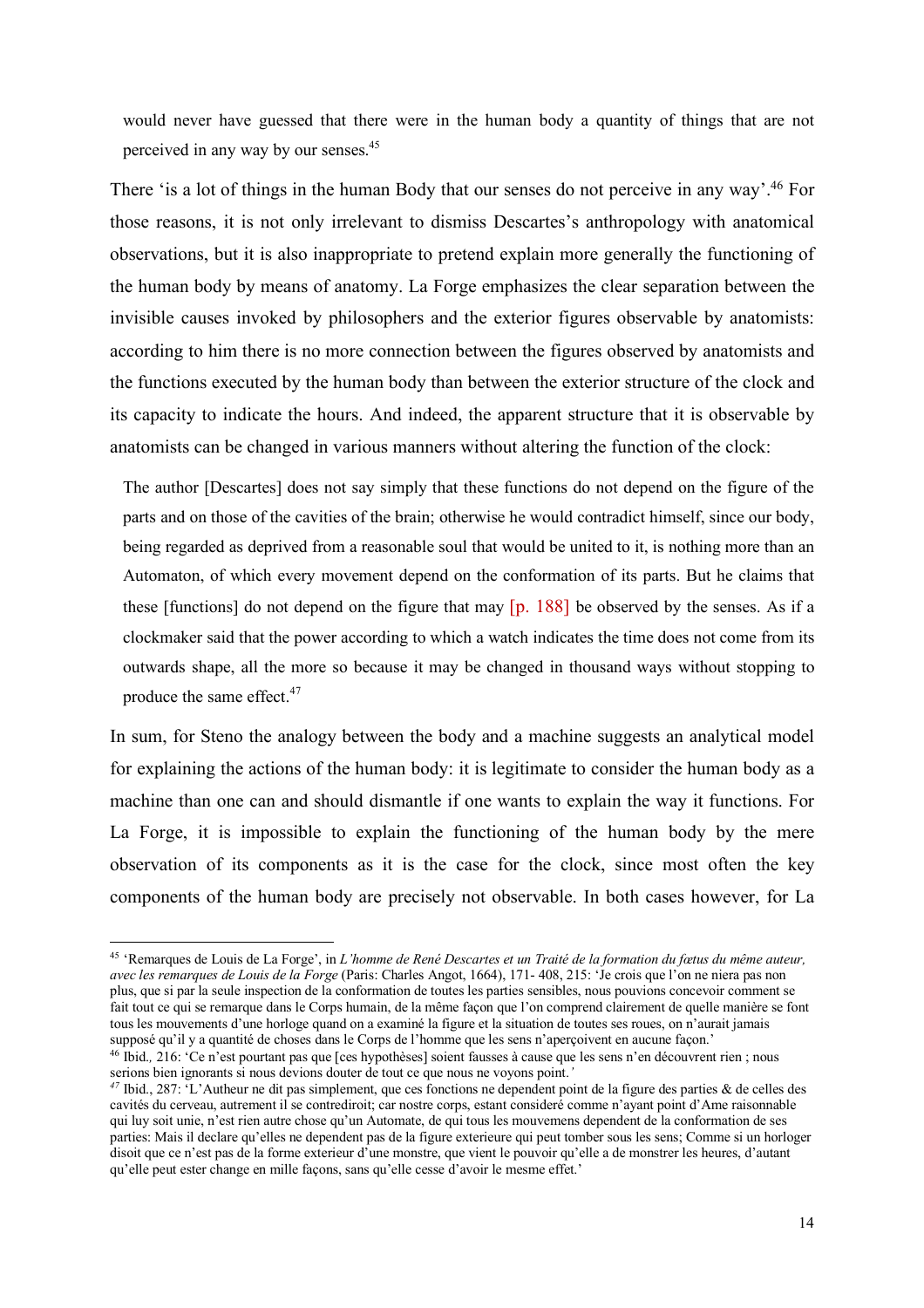Forge and Steno, the image of the machine is not used in order to model some definite physiological process, but, far more generally, to demonstrate or invalidate the relevance of the autopsy of a human body for the explanation of its living functioning.48 The analogy allows one to promote a certain kind of connection between the different branches of medical sciences or between the different parts of natural philosophy.

## **11.5. Conclusion:** *mechanism* **and** *anatomy* **as polysemic labellings**

Those two uses of the comparison between the clock and the human body in La Forge and Steno imply two opposite understandings of the notion of visibility and of the role of observations. By means of the machine analogy, La Forge points out the opposition between what is inside the body and remains invisible and what is outside and observable. The underlying idea is that the inside of human body will always escape our powers of observation. Accordingly, anatomy cannot display the hidden causes of the observed effects; it can only display some intermediary effects.<sup>49</sup> On the contrary, according to Steno's understanding of the machine analogy [p. 189], the inside is always likely to be rendered observable by the new techniques and the dexterity of the observers: regarding bodily structures, the inside and the outside are relative notions. The aim of dissections is precisely to push back the limits of the experimental analysis.50 For him there is not an insurmountable separation between the main organs observed by the anatomist at first sight and the unseen internal mechanisms according to which these organs move and function together. Hence, it is not wrong to say that the machine analogy promotes an epistemological model according to which the intelligibility of corporeal phenomena is contingent upon their visibility. As Guenancia put it, 'the machine is by excellence the example of the integral visibility to which science is supposed to reduce all natural phenomena.<sup>51</sup> But the conceptions of this visibility may vary widely. This visibility may just be a model of intelligibility, and in this case one may then conceive of small unobservable components, like Descartes did in *L'Homme*. Or

<sup>48</sup> About this distinction, see S. Roux, 'Quelles machines pour quels animaux? Jacques Rohault, Claude Perrault, Giovanni Alfonso Borelli', in A. Gaillard, J.-Y. Goffi, B. Roukhomovsky and S. Roux (eds.), *L'automate. Machine, métaphore, modèle, merveille* (Pessac: Presses universitaires de Bordeaux, 2013), 69-113.

<sup>49</sup> See C. Salomon-Bayet, *L'institution de la science et l'expérience du vivant* (Paris: Flammarion, 1978), 180-181: 'la dissection ne donne pas la raison des faits de surface, elle donne une autre série de faits constatés à un autre niveau.' <sup>50</sup> Steno mentions sometimes the *'analysis sensibus'*, see the *Elementorum Myologiae Specimen seu Musculi* description (Florentiae: ex Typographia sub signo Stellae, 1667), 4.

<sup>51</sup> P. Guénancia, 'La signification de la technique dans le *Discours de la méthode*'*,* in H. Méchoulan (ed.), *Problématique et réception du* Discours de la méthode *et des* Essais (Paris: Vrin, 1988), 213-223, 215. See also C.Wilson, *The invisible world: Early Modern Philosophy and the Invention of the Microscope* (Princeton : Princeton University Press, 1995), 113.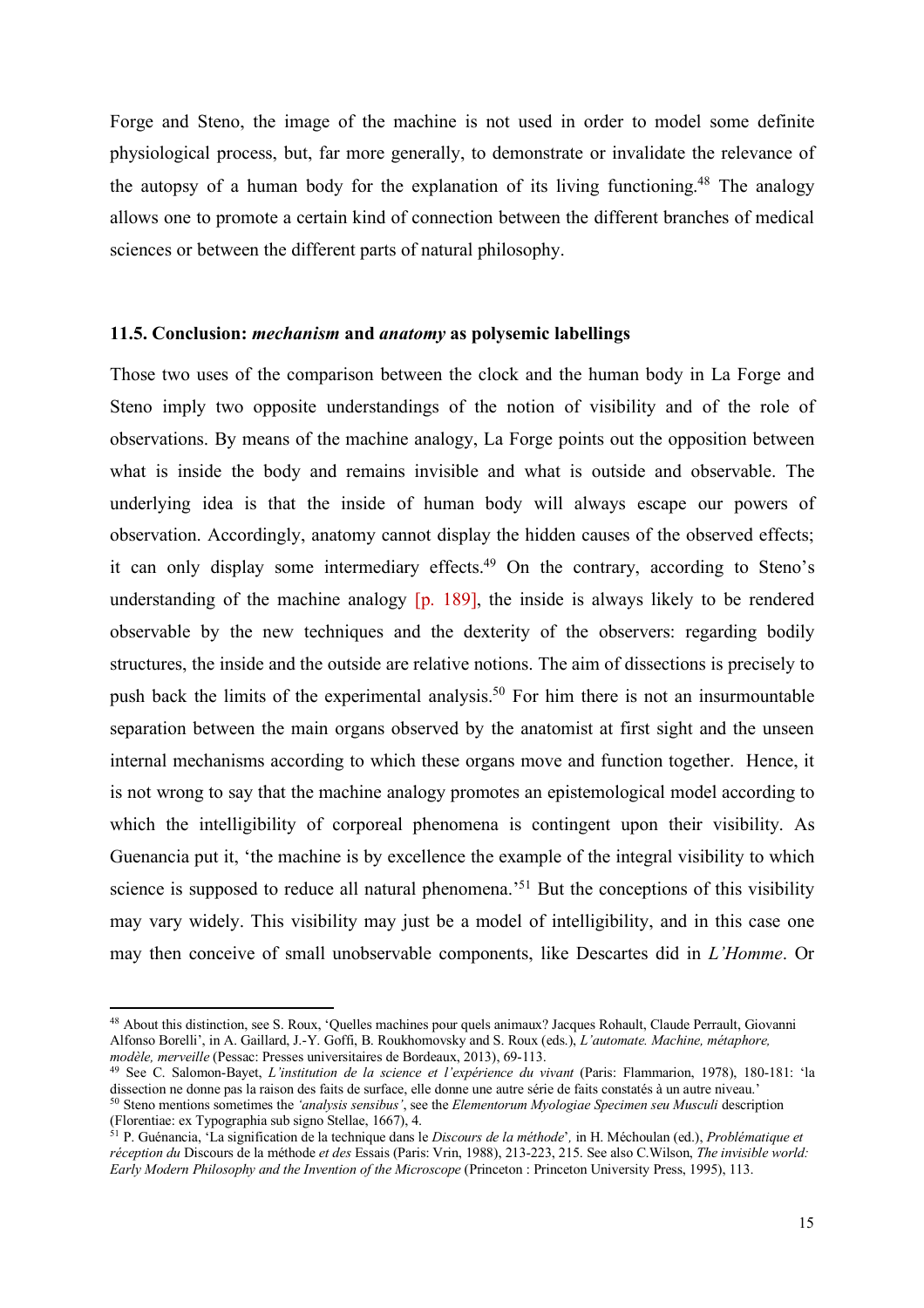this visibility may be an experimental requirement that implies to really observe the components put forward, like Steno recommended. Those two opposite understandings of the intelligibility of the human body and of the machine analogy may be seen however as two reading of only one Cartesian claim: the claim that the different functions of the human body 'follow naturally from the disposition of its organs alone.' <sup>52</sup> Indeed, on this last point, La Forge and Steno would agree. But this agreement indicates nothing specific about the way we have access to the disposition of the organs (experimentally or by conjectures?), or about what we can call an organ (just the main organs, the most subtle parts and fluids or the unobservable corpuscles mentioned by Descartes?).

These two concurrent readings of Descartes precisely gave rise to two different understandings of the specificity of mechanism in respect to anatomy. The first understanding, following La Forge, identifies medical mechanism with the hypothetical reconstitution of hidden structures and movements.<sup>53</sup> The other understanding associates mechanism with an analytical method that experimentally brings back the functioning of a whole to the description of its various components.<sup>54</sup> [p. 190] It seems to us that these two conceptions of what defines Cartesian mechanism and its relationship to anatomy are often not distinguished. This would explain the contradictory claims about the place of anatomy in Descartes' natural philosophy that we mentioned in introduction.

Accordingly, Steno's *Discourse* may be seen as a mechanist manifesto only if one interprets 'mechanist' as 'analytical' and finds decisive the very occurrence of the machine analogy. But this machine analogy was very common and sometimes used to defend opposite claims. In the late seventeenth century, there was neither agreement on the exact definition and role of anatomy, nor on the exact implications of the general comparison between the human body and a clock. Accordingly, it does not seem relevant to relate the so-called biological 'mechanism' with a certain epistemological priority granted to anatomy understood as the mere description of bodily structures.

<sup>52</sup> Descartes, *L'homme*, AT XI, 202.

<sup>53</sup> Claude Perrault adopts for instance this kind of epistemological model. See *Œuvres de physique et de mécanique de Mrs. C. & P. Perrault, de l'académie royale des sciences et de l'académie française* (Amsterdam: chez J.-F. Bernard, 1727), vol. IV, 513: the dissection displays only the outside of the organs; conjectures and reflections are needed to go further (orig. 'La dissection, qui présente à l'œil la composition et la structure artificieuse de toutes les parties des organes, n'en fait voir, pour ainsi dire, que le dehors. Pour être instruit autant qu'il est possible, de ce qui se fait dans les organes, il faut entrer plus avant, et passer outre, si l'on peut, par l'entremise des conjectures et des réflexions que les différents phénomènes peuvent fournir').  $54$  It is the kind of mechanism that epistemologists identify today in R. Cummins' understanding of the notion of 'function' (see 'Functional Analysis', *Journal of Philosophy,* 1975, 72, 741-764).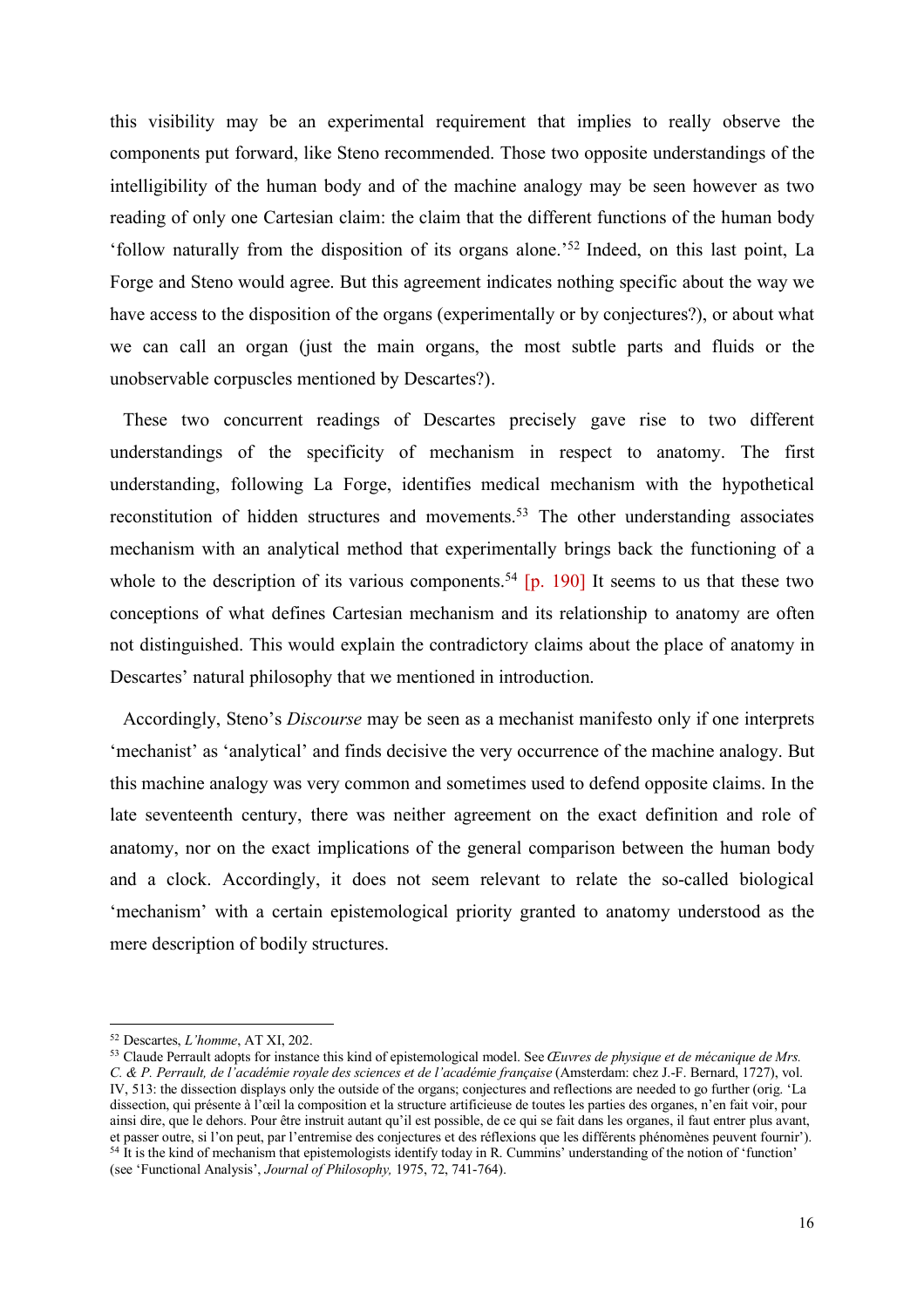## Bibliography

Andrault, Raphaële, 'Mathématiser l'anatomie: la myologie de Stensen,' in *Early Science and Medicine,* vol. 15, n° 4-5, 2010, p. 505-536.

Andrault, Raphaële, *La vie selon la raison. Physiologie et métaphysique chez Spinoza et Leibniz*, Paris: Champion 2014.

Ariew, Roger, *Descartes and the First Cartesians,* Oxford: Oxford University Press 2014.

Bartholin, Thomas, *Anatomia ex Caspari Bartholini parentis Institutionibus, omniumque recentiorum et propriis observationibus, tertium ad sanguinis circulationem reformata, cum iconibus novis accuratissimis,* Lugdunum Batavorum: Franciscum Hackium 1651.

Bartholin, Thomas, *Anatome ex omnium veterum recentiorumque observationibus imprimis Institutionibus b. m. parentis Harvejanam, et vasa lymphatica quartum renovata,* Lugdunum Batavorum: ex Officina Hackiana 1673.

Bitbol-Hespériès, Annie, 'Cartesian Physiology', in S. Gaukroger, J. Schuster and J. Sutton (eds), *Descartes' Natural Philosophy*, New York: Routledge, 2000

Brown, Harcourt, *Scientific Organization in Seventeenth-Century France (1620-1680)*, Baltimore: William & Wilkins Cie 1934.

Canguilhem*,* George, *'Machine and organism', Knowledge of life,* ed. P. Marrati and T. Meyers, trans. S. Geroulanos and D. Ginsburg, New York: Fordham University Press, 2008.

Chapelain, Jean, *Lettres,* ed. T. de Laroque, Paris: Imprimerie Nationale, 1883.

Cummins, Robert, 'Functional Analysis', *Journal of Philosophy,* 1975, 72, 741-764

Cunningham, Andrew, 'The pen and the sword: recovering the disciplinary identity of physiology and anatomy before 1800. Old Physiology – the Pen'*, Studies in History and Philosophy of Biological and Biomedical Sciences,* 33 (2002), 631-665.

Cunningham, Andrew, 'Old Anatomy – the Sword', *Studies in History and Philosophy of Biological and Biomedical Sciences,* 34 (2003), 51-76.

Descartes, René, *De Homine, figuris et latinitate donatus a Florentio Schuyl*, Lugdunum Batavorum: Petrum Leffen & Franciscum Moyardum 1662.

Descartes, René, *L'homme de René Descartes et un Traité de la formation du fœtus du même auteur, avec les remarques de Louis de la Forge,* Paris: Charles Angot 1664.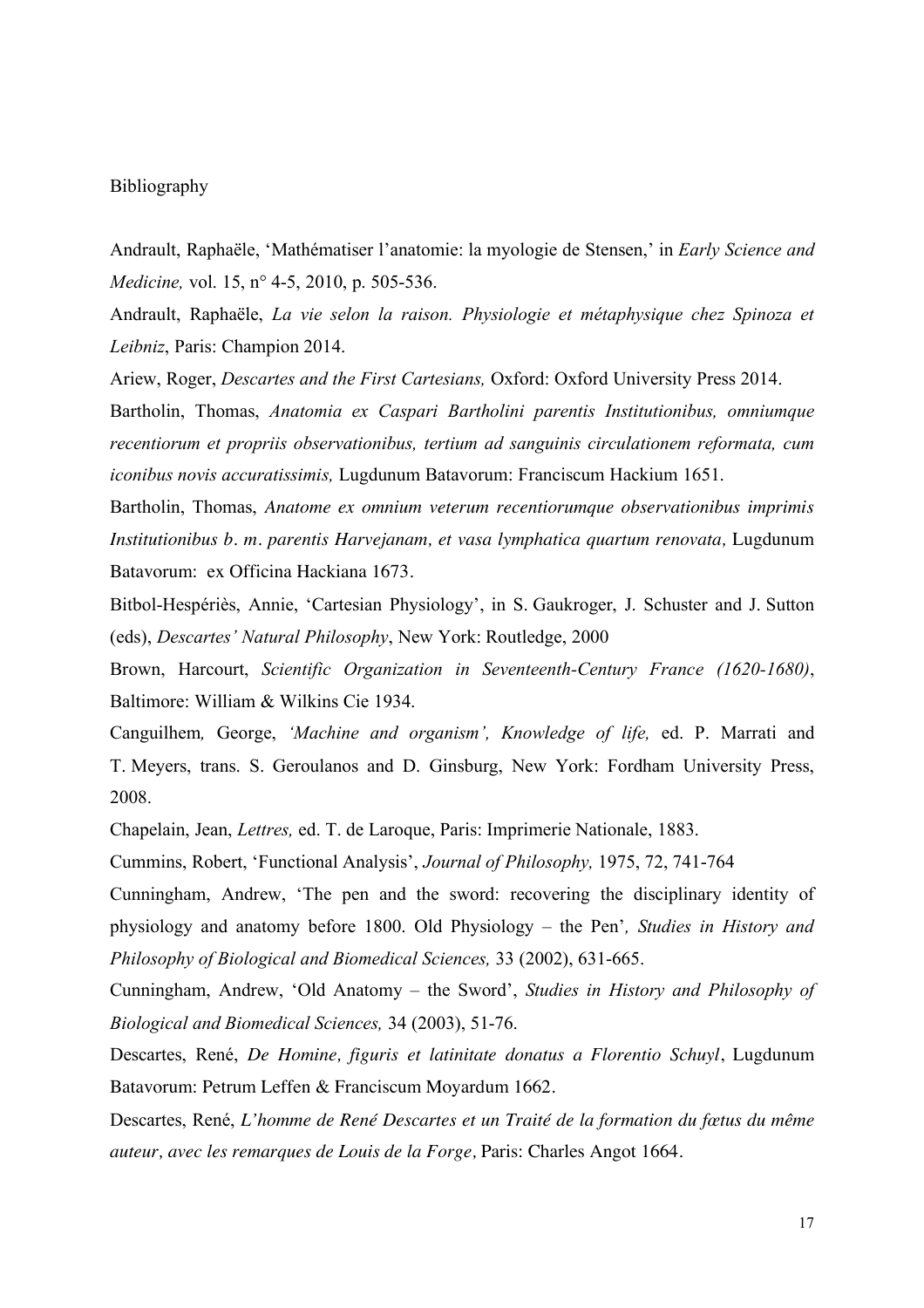Descartes, René, *Œuvres,* ed. C. Adam and P. Tannery, new presentation by B. Rochot and P. Costabel, Vrin-CNRS 1964-1974.

Descartes, René, *Philosophical Essays and Correspondence*, ed. R. Ariew, Indianapolis/Cambridge: Hackett, 2000.

Descartes, *The World and Other Writings,* trans. and ed. by S. Gaukroger*,* Cambridge: Cambridge University Press, 2004. [p. 191]

*Journal des savants,* I (1665-6)*,* ed. De Houdeville, Amsterdam: Pierre Le Grand 1685.

Gabbey, Alan 'What was 'Mechanical' about *The Mechanical Philosophy* ?', in C. P. Palmerino and J. M. M. H. Thijssen (eds.), *The reception of the Galilean Science of Motion in Seventeenth-Century Europe,* Dordrecht: Kluwer Academic Publishers, 2004, 11- 23.

Gaukroger, Stephen, Schuster, John and Sutton, John (eds), *Descartes' Natural Philosophy*, New York: Routledge, 2000.

Gaukroger, Stephen, 'The resources of a mechanist physiology and the problem

of goal-directed processes', in S. Gaukroger, J. Schuster and J. Sutton (eds), *Descartes' Natural Philosophy*, New York: Routledge, 2000, 383-400.

Grell, Ole Peter, 'Between Anatomy and Religion: The Conversions to Catholicism of the Two Danish Anatomists Nicolas Steno and Jacob Winsløw,' in O. P. Grell and A. Cunningham (eds.), *Medicine and Religion in Enlightenment Europe,* Aldeshot: Ashgate 2007, p. 205-21.

Guénancia, Pierre, 'La signification de la technique dans le *Discours de la méthode*'*,* in H. Méchoulan (ed.), *Problématique et réception du* Discours de la méthode *et des* Essais, Paris: Vrin, 1988, 213-223

Huygens, Christiaan, *Œuvres complètes*, ed. Société hollandaise des Sciences, Den Haag: Martinus Nijhoff, 1880-1950.

La Forge, Louis de, *Traité de l'esprit de l'homme et de ses facultés et foncitons et de son union avec le corps suivant les principes de René Descartesn*, Paris: Theodor Girard, 1666.

La Forge, Louis de, *Treatise on the Human Mind,* ed. and trans. Desmond Clarke, Dordrecht: Springer, 1997.

Leibniz, Gottfried Wilhelm*, Sämtliche Schriften und Briefe*, Berlin: Akademie-Verlag, 1923–. Perrault, Claude, *Œuvres de physique et de mécanique de Mrs. C. & P. Perrault, de l'académie royale des sciences et de l'académie française,* Amsterdam: chez J.-F. Bernard, 1727.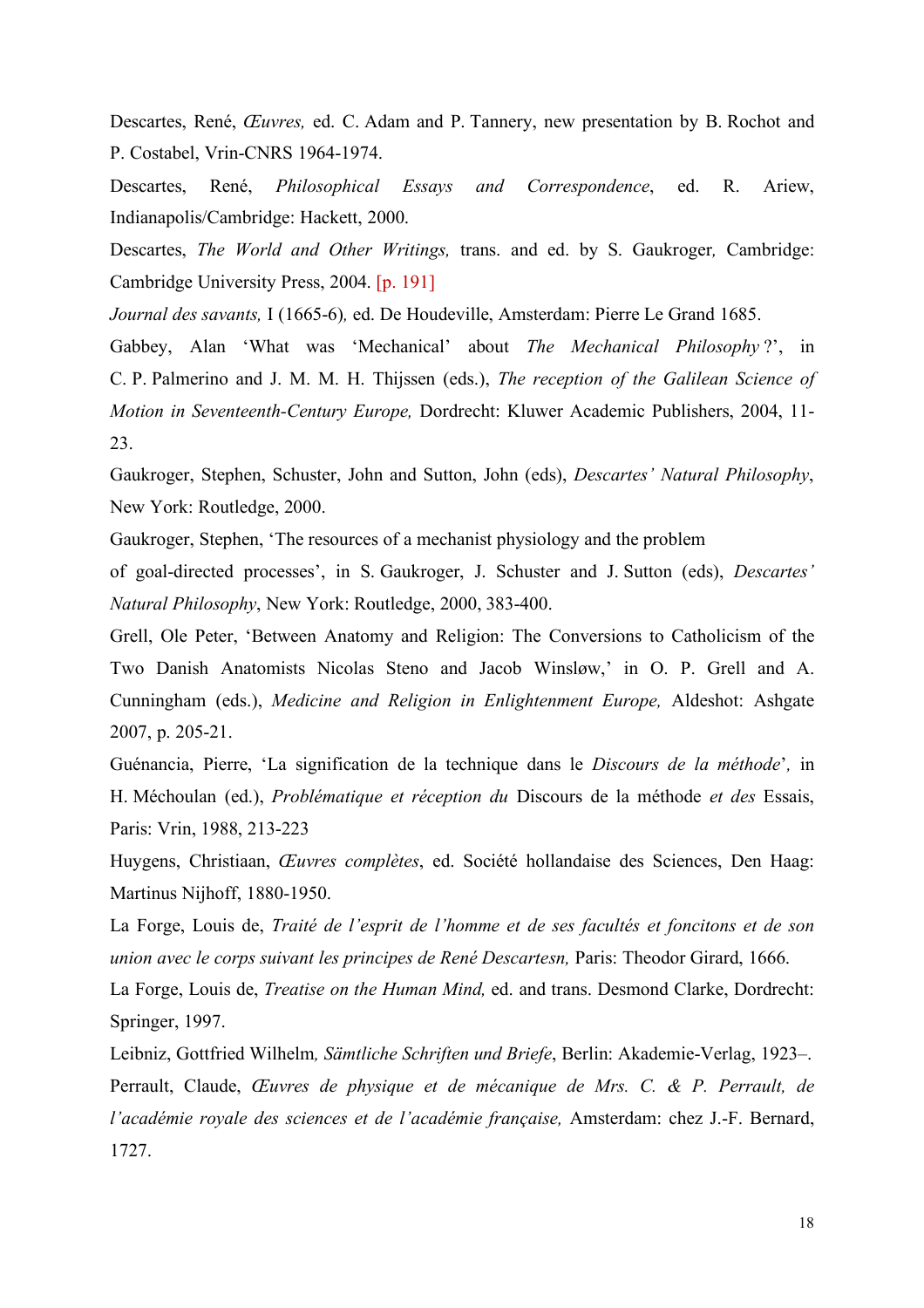Roger, Jacques, *Les sciences de la vie dans la pensée française du XVIIIe siècle. La génération des animaux de Descartes à l'Encyclopédie*, Paris: Armand Colin, 1993.

Roux, Sophie, 'Was there a Cartesian Experimentalism in 1660s France?,' in Mihnea Dobre and Tammy Nyden (eds.), *Cartesian Empiricisms,* Dordrecht: Springer 2013, 47-88.

Roux, Sophie and Garber, Daniel, 'introduction', in S. Roux and D. Garber (eds.), *The Mechanization of Natural Philosophy,* Dordrecht: Springer, 2013.

Roux, Sophie, 'Quelles machines pour quels animaux? Jacques Rohault, Claude Perrault, Giovanni Alfonso Borelli', in A. Gaillard, J.-Y. Goffi, B. Roukhomovsky and S. Roux (eds.), *L'automate. Machine, métaphore, modèle, merveille*, Pessac: Presses universitaires de Bordeaux, 2013.

Salomon-Bayet, Claire, *L'institution de la science et l'expérience du vivant*, Paris: Flammarion, 1978.

Schiller, Joseph and Théodoridès, Jean, 'Sténon et les milieux scientifiques parisiens,' in Gustav Scherz (ed.), *Steno and Brain Research in the Seventeenth Century,* Oxford: Pergamon Press 1968*,* p. 155-67.

Spinoza, Benedict, *Complete Works*, ed. M. L. Morgan, trans. S. Shirley, Indianapolis/Cambridge: Hackett 2002.

Sprengel, Kurt, *Versuch einer Pragmatischen Geschichte der Arzneikunde*. *Vierter Theil,*  Halle: bei Johann Jacob Gebauer, 1801.

Steno, Nicolas, *Elementorum Myologiae Specimen seu Musculi descriptio*, Florentiae: ex Typographia sub signo Stellae 1667.

Steno, Nicolas, *Discours sur l'anatomie du cerveau*, Paris: Robert de Ninville, 1669.

Steno, Nicolas, *De Solido intra Solidum naturaliter contento dissertationis Prodromus,*  Florentiae: ex Typographia sub signo Stellae, 1669

Steno, Nicolas, *Opera theologica*, ed. K. Larsen & G. Scherz, Hafniae: A. Busck, 1944.

Steno, Nicolas, *Epistolae et epistolae ad eum datae, quas cum promonia ac notis germanice scriptis,* ed. G. Scherz*,* Hafniae: A. Busck, 1952.

Steno, Nicolas, *Lecture on the Anatomy of the Brain,* ed. G. Scherz, Hafniae: A. Busck 1965.

Steno, Nicolas, *Chaos-manuscript, Copenhagen 1659, complete edition*, ed. and trans. by A. Ziggelaar, Copenhagen: Munksgaard 1997.

Steno, Nicolas, *Discours sur l'anatomie du cerveau*, ed. R. Andrault, Paris: Classiques Garnier 2009.

Steno, Nicolas, *Nicolaus Steno: Biography and Original Papers of a 17<sup>th</sup>Century Scientist*, ed. T. Kardel and P. Maquet, Berlin: Springer 2013.